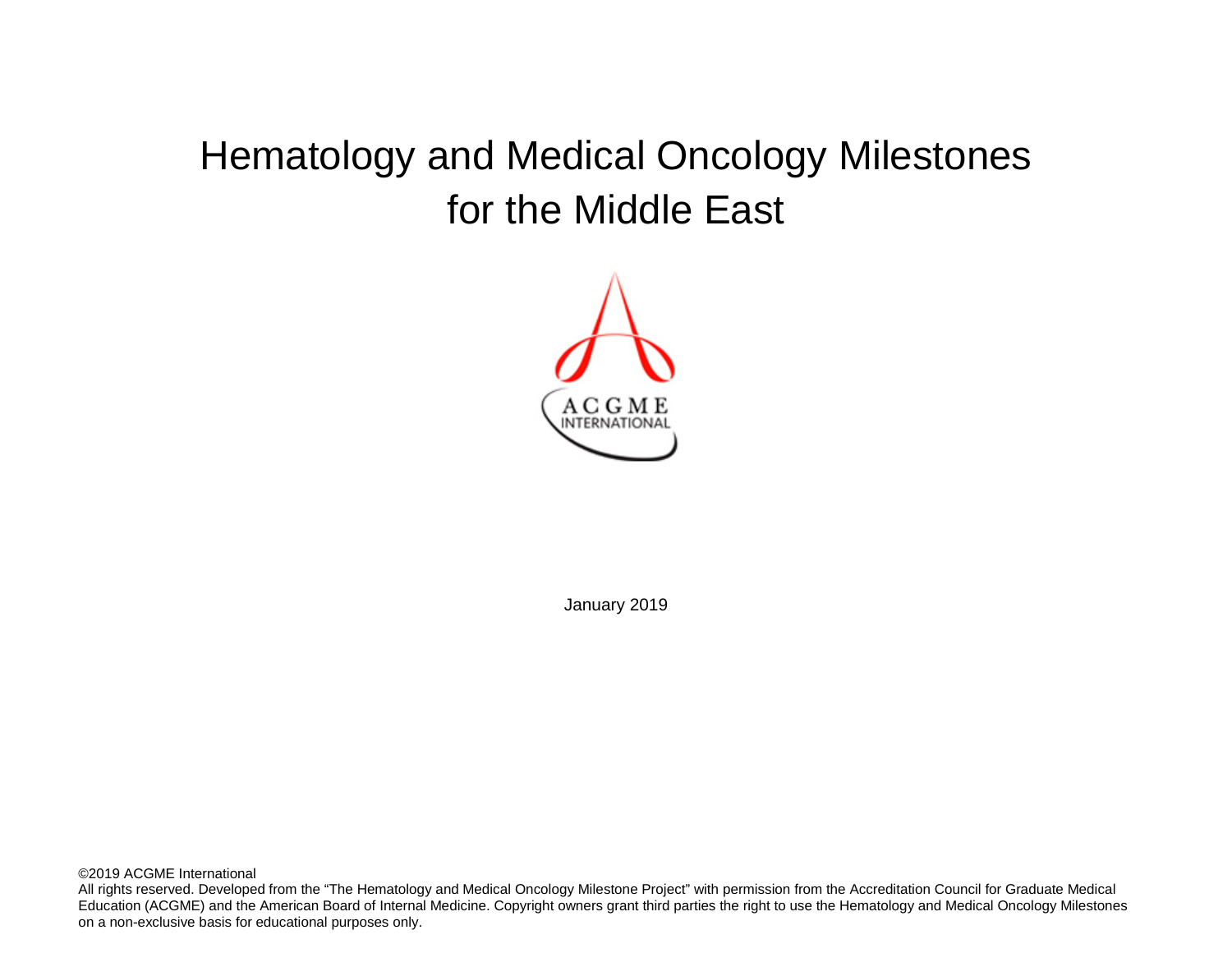# The Hematology and Medical Oncology Milestones for the Middle East

The Milestones are designed only for use in evaluation of fellows in the context of their participation in ACGME-I-accredited fellowship programs. The Milestones provide a framework for the assessment of the development of the fellow in key dimensions of the elements of physician competency in a specialty. They neither represent the entirety of the dimensions of the six domains of physician competency, nor are they designed to be relevant in any other context.

All rights reserved. Developed from the "The Hematology and Medical Oncology Milestone Project" with permission from the Accreditation Council for Graduate Medical Education (ACGME) and the American Board of Internal Medicine. Copyright owners grant third parties the right to use the Hematology and Medical Oncology Milestones on a non-exclusive basis for educational purposes only.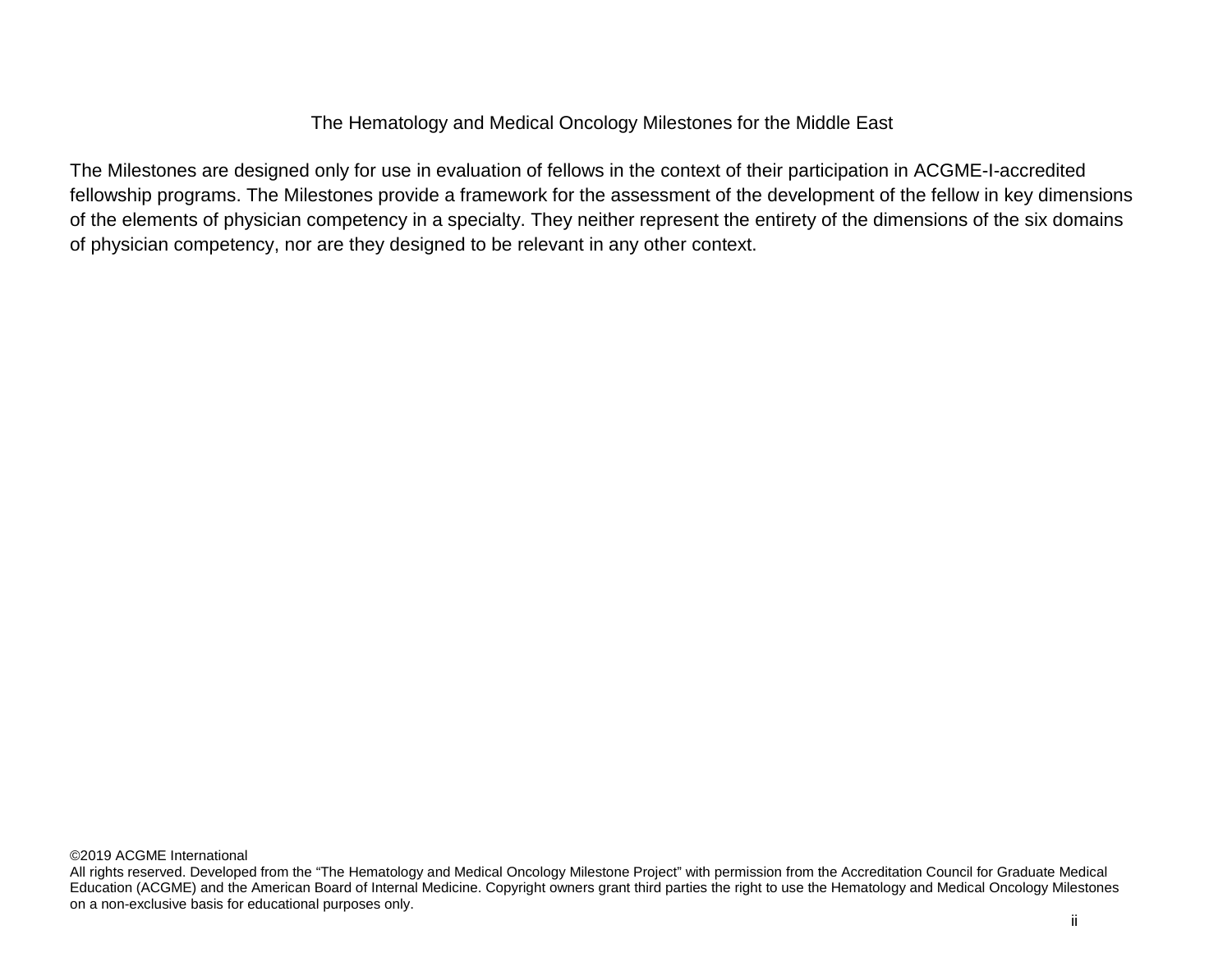# **Milestones Reporting**

This document presents milestones designed for programs to use in semi-annual review of fellow performance and reporting to the ACGME-I. Milestones are knowledge, skills, attitudes, and other attributes for each of the ACGME-I Competencies organized in a developmental framework from less to more advanced. They are descriptors and targets for fellow performance as a learner moves from entry into their program through graduation.

For each period, review and reporting will involve selecting milestone levels that best describe each fellow's current performance and attributes. Milestones are arranged in numbered levels. Tracking from "Level 1" to "Level 5" is synonymous with moving from novice to expert in the specialty. These levels do not correspond with time in the educational program. Dependent upon previous education and experience, fellows may enter a program at varying points in the Milestones.

Selection of a level implies that the fellow substantially demonstrates the milestones in that level, as well as those in lower levels (see the diagram on page v).

**Level 1:** The fellow demonstrates milestones expected of an incoming fellow.

Level 2: The fellow is advancing and demonstrating additional milestones, but is not yet performing at a mid-fellowship level.

**Level 3:** The fellow continues to advance and demonstrate additional milestones; the fellow consistently demonstrates the majority of milestones targeted for fellowship.

Level 4: The fellow has advanced so that he or she now substantially demonstrates the milestones targeted for fellowship. This level is designed as the graduation target.

Level 5: The fellow has advanced beyond performance targets set for fellowship and is demonstrating "aspirational" goals, which might describe the performance of someone who has been in practice for several years. It is expected that only a few exceptional fellows will reach this level.

<sup>©2019</sup> ACGME International

All rights reserved. Developed from the "The Hematology and Medical Oncology Milestone Project" with permission from the Accreditation Council for Graduate Medical Education (ACGME) and the American Board of Internal Medicine. Copyright owners grant third parties the right to use the Hematology and Medical Oncology Milestones on a non-exclusive basis for educational purposes only.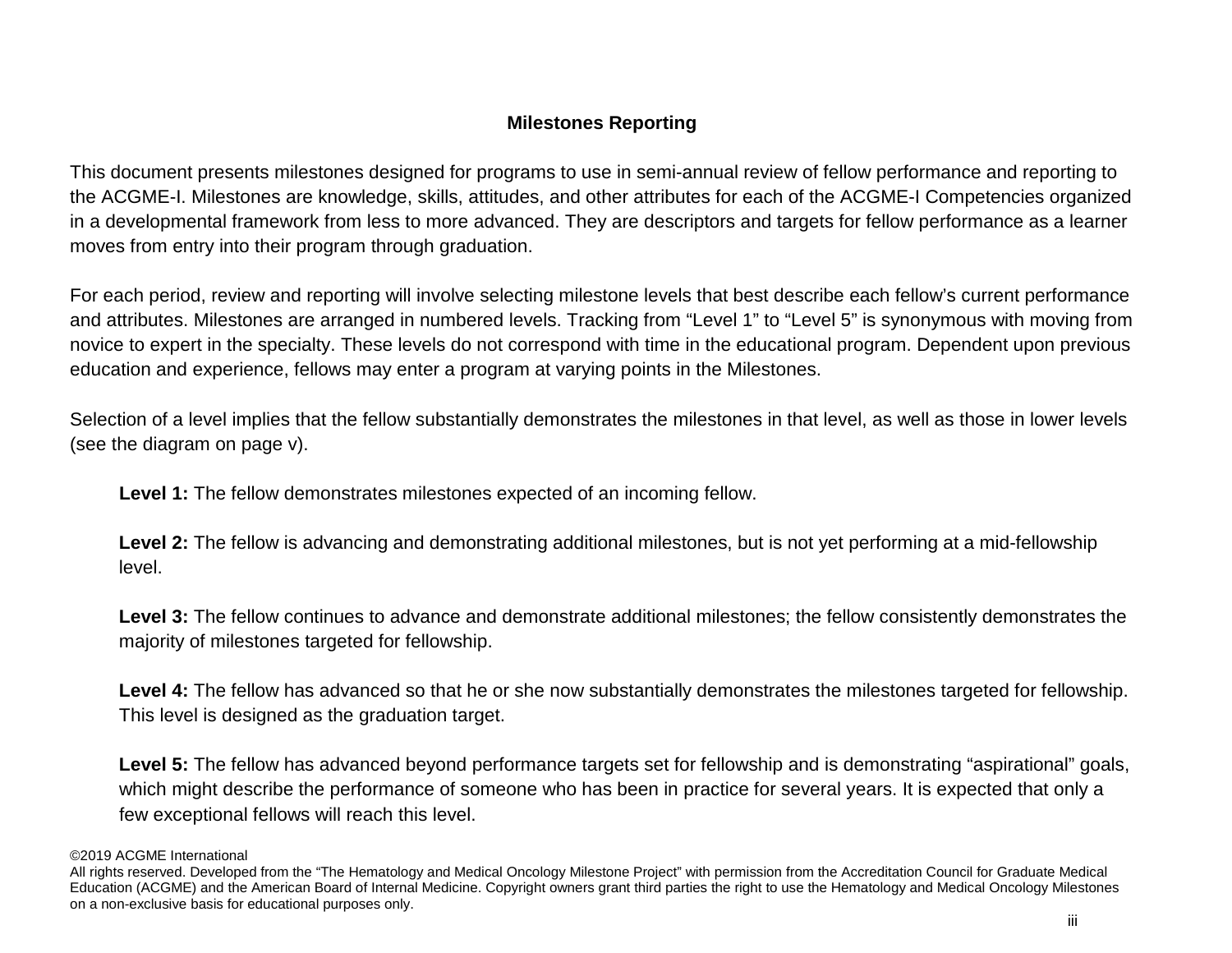# **Additional Notes**

The "Level 4" Milestones are designed as the graduation *target* and *do not* represent a graduation *requirement*. Making decisions about readiness for graduation is the purview of the program director. Study of Milestones performance data will be required before the ACGME-I and its partners will be able to determine whether milestones in the first four levels appropriately represent the developmental framework, and whether Milestone data overall are of sufficient quality to be used for high-stakes decisions.

*Answers to Frequently Asked Questions about Milestones are posted on the ACGME-I website.*

All rights reserved. Developed from the "The Hematology and Medical Oncology Milestone Project" with permission from the Accreditation Council for Graduate Medical Education (ACGME) and the American Board of Internal Medicine. Copyright owners grant third parties the right to use the Hematology and Medical Oncology Milestones on a non-exclusive basis for educational purposes only.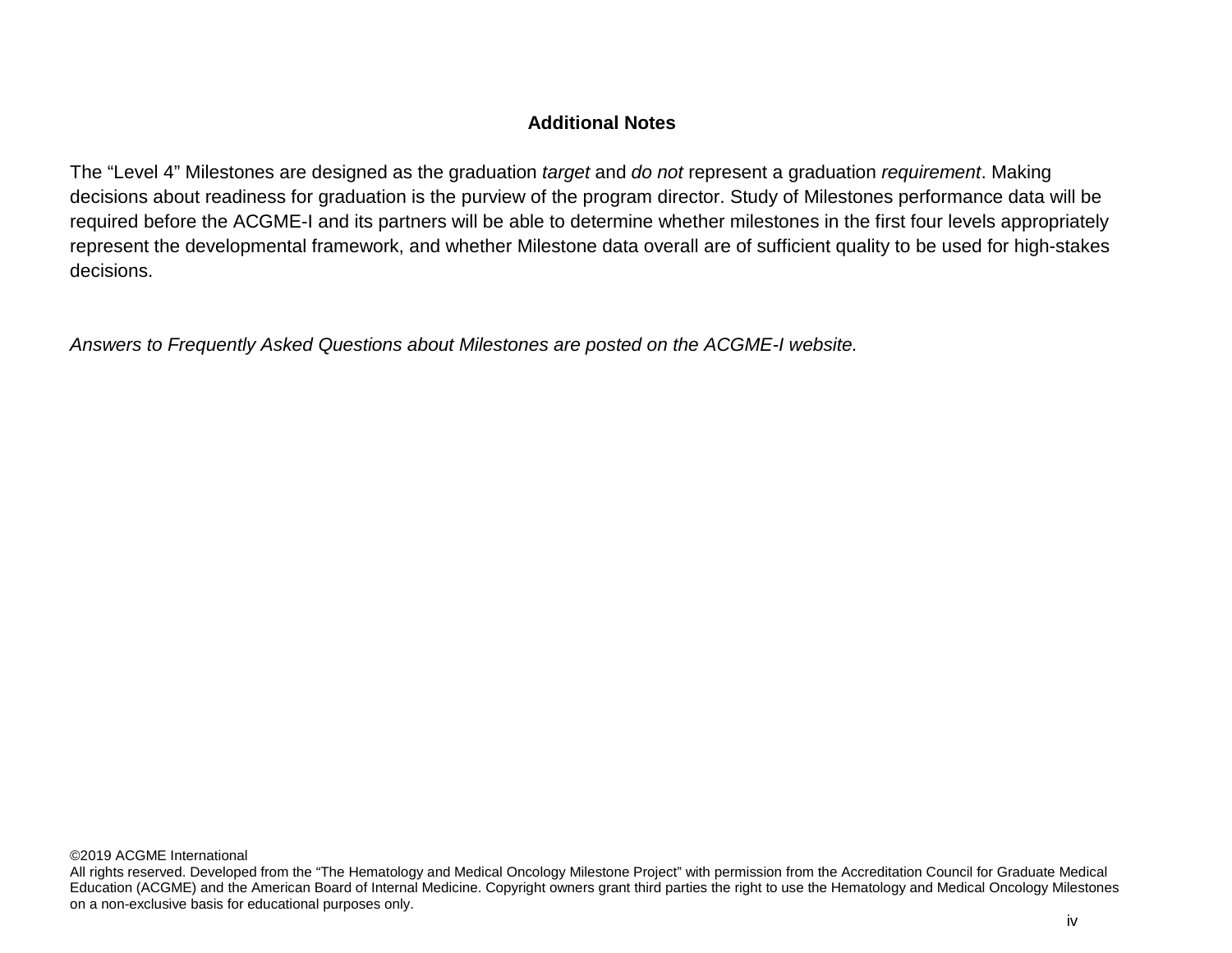The diagram below presents an example set of milestones for one subcompetency in the same format as the ACGME-I Report Worksheet. For each reporting period, a learner's performance on the milestones for each subcompetency will be indicated by selecting the level of milestones that best describes that learner's performance in relation to those milestones.

| Systems-Based Practice 1: Patient Safety and Quality Improvement |                                                    |                                                   |                                                  |                                                    |  |
|------------------------------------------------------------------|----------------------------------------------------|---------------------------------------------------|--------------------------------------------------|----------------------------------------------------|--|
| Level 1                                                          | Level <sub>2</sub>                                 | Level 3                                           | Level 4                                          | Level 5                                            |  |
| Demonstrates                                                     | Identifies system                                  | Participates in analysis                          | Conducts analysis of                             | Actively engages teams                             |  |
| knowledge of common<br>patient safety events                     | factors that lead to<br>patient safety events      | of patient safety events<br>(simulated or actual) | patient safety events<br>and offers error        | and processes to<br>modify systems to              |  |
|                                                                  |                                                    |                                                   | prevention strategies<br>(simulated or actual)   | prevent patient safety<br>events                   |  |
| Demonstrates                                                     | Reports patient safety                             | Participates in                                   | Discloses patient safety                         |                                                    |  |
| knowledge of how to<br>report patient safety                     | events through<br>institutional reporting          | disclosure of patient<br>safety events to         | events to patients and<br>families (simulated or | Role models or mentors<br>others in the disclosure |  |
| events                                                           | systems (actual or<br>simulated)                   | patients and families<br>(simulated or actual)    | actual)                                          | of patient safety events                           |  |
|                                                                  |                                                    |                                                   | Demonstrates the skills                          |                                                    |  |
| Demonstrates<br>knowledge of basic                               | Describes local quality<br>improvement initiatives | Participates in local<br>quality improvement      | required to identify,<br>develop, implement, and | Creates, implements,<br>and assesses quality       |  |
| quality improvement<br>methodologies and                         | (e.g., community<br>vaccination rate,              | initiatives                                       | analyze a quality<br>improvement project         | improvement initiatives<br>at the institutional or |  |
| metrics                                                          | infection rate, smoking                            |                                                   |                                                  | community level                                    |  |
|                                                                  | cessation)                                         |                                                   |                                                  |                                                    |  |
|                                                                  |                                                    |                                                   |                                                  |                                                    |  |
| Comments:                                                        |                                                    |                                                   |                                                  | Not yet achieved Level 1                           |  |
| Selecting a response box in the middle                           |                                                    | Selecting a response box on the line in           |                                                  |                                                    |  |
| of a level implies that milestones in                            |                                                    | between levels indicates that milestones in       |                                                  |                                                    |  |
| that level and in lower levels have been                         |                                                    | lower levels have been substantially              |                                                  |                                                    |  |
| substantially demonstrated.                                      |                                                    | demonstrated as well as some milestones in        |                                                  |                                                    |  |
|                                                                  |                                                    | the higher level(s).                              |                                                  |                                                    |  |

### ©2019 ACGME International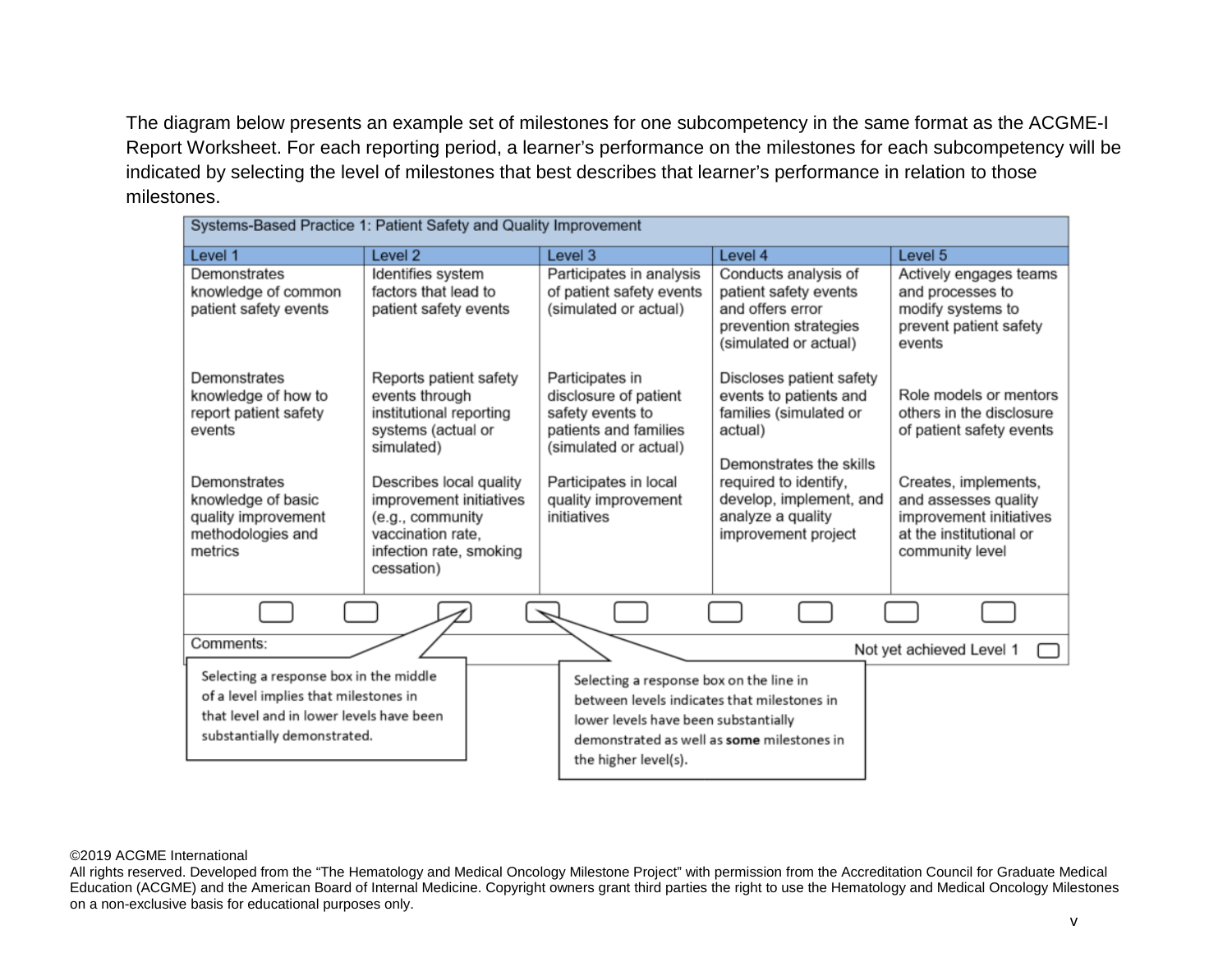| Patient Care 1: Accesses Data Sources to Synthesize Patient and Disease Specific Information Necessary for Clinical Assessment                                      |                                                                                                                             |                                                                                                                                                                                                                  |                                                                                                                                                                                                                |                                                                   |  |
|---------------------------------------------------------------------------------------------------------------------------------------------------------------------|-----------------------------------------------------------------------------------------------------------------------------|------------------------------------------------------------------------------------------------------------------------------------------------------------------------------------------------------------------|----------------------------------------------------------------------------------------------------------------------------------------------------------------------------------------------------------------|-------------------------------------------------------------------|--|
| Level 1                                                                                                                                                             | Level 2                                                                                                                     | Level <sub>3</sub>                                                                                                                                                                                               | Level 4                                                                                                                                                                                                        | Level 5                                                           |  |
| Accesses data and<br>gathers a history<br>standard for general<br>internal medicine<br>Performs a physical<br>examination standard for<br>general internal medicine | Gathers a disease-<br>specific history, with<br>assistance<br>Performs a disease-<br>specific physical<br>examination, with | Accesses data from<br>multiple sources and<br>collects disease-specific<br>history, including<br>psychosocial issues, from<br>the patient and family<br>Completes a disease-<br>specific physical<br>examination | Consistently synthesizes<br>data from multiple<br>sources and collects a<br>disease-specific history<br>from the patient and<br>family<br>Consistently completes a<br>disease-specific physical<br>examination | Role models gathering<br>and synthesis of clinical<br>information |  |
|                                                                                                                                                                     | assistance                                                                                                                  |                                                                                                                                                                                                                  |                                                                                                                                                                                                                |                                                                   |  |
|                                                                                                                                                                     |                                                                                                                             |                                                                                                                                                                                                                  |                                                                                                                                                                                                                |                                                                   |  |
| Comments:                                                                                                                                                           | Not Yet Achieved Level 1                                                                                                    |                                                                                                                                                                                                                  |                                                                                                                                                                                                                |                                                                   |  |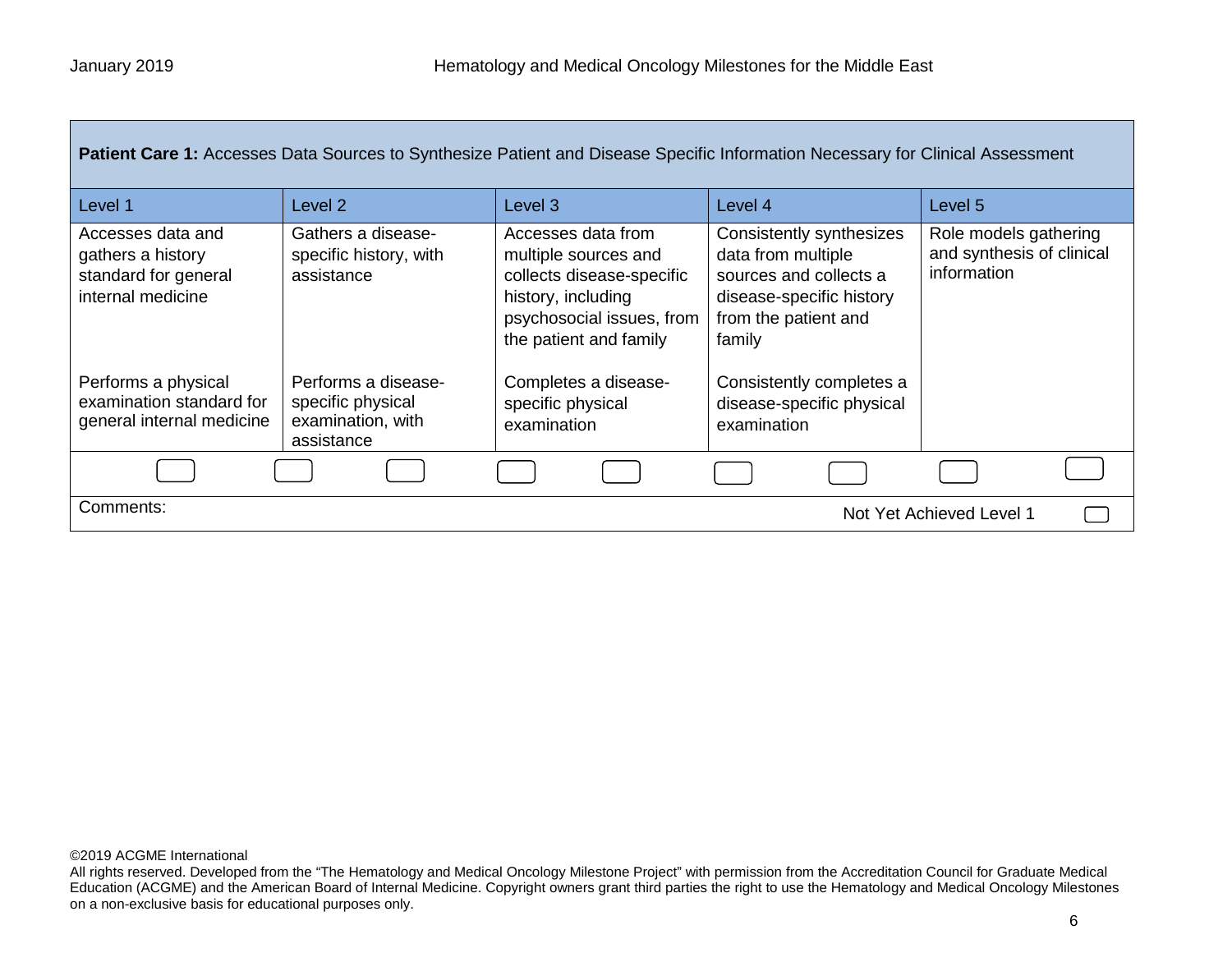| <b>Patient Care 2:</b> Diagnoses and Assigns Stage and Severity of Hematology and Oncology Disorders                                                         |                                                                                                                                        |                                                                                                                                   |                                                                                                                            |                                                                                                                                                                                                                      |
|--------------------------------------------------------------------------------------------------------------------------------------------------------------|----------------------------------------------------------------------------------------------------------------------------------------|-----------------------------------------------------------------------------------------------------------------------------------|----------------------------------------------------------------------------------------------------------------------------|----------------------------------------------------------------------------------------------------------------------------------------------------------------------------------------------------------------------|
| Level 1                                                                                                                                                      | Level 2                                                                                                                                | Level <sub>3</sub>                                                                                                                | Level 4                                                                                                                    | Level 5                                                                                                                                                                                                              |
| Generates a differential<br>diagnosis expected of a<br>graduating internal<br>medicine resident<br>Orders testing without<br>clear differential<br>diagnosis | Generates an informed<br>differential diagnosis,<br>with assistance<br>Orders and interprets<br>diagnostic studies, with<br>assistance | Generates an informed<br>differential diagnosis<br>Orders and interprets<br>diagnostic studies,<br>including molecular<br>studies | Generates a diagnosis<br>and assigns stage and<br>disease severity informed<br>by evidence-based<br>studies and guidelines | Role models the<br>generation of a<br>diagnosis, including rare<br>variants and atypical<br>presentations, and<br>assigns stage and<br>disease severity,<br>informed by evidence-<br>based studies and<br>guidelines |
|                                                                                                                                                              |                                                                                                                                        |                                                                                                                                   |                                                                                                                            |                                                                                                                                                                                                                      |
| Comments:<br>Not Yet Achieved Level 1                                                                                                                        |                                                                                                                                        |                                                                                                                                   |                                                                                                                            |                                                                                                                                                                                                                      |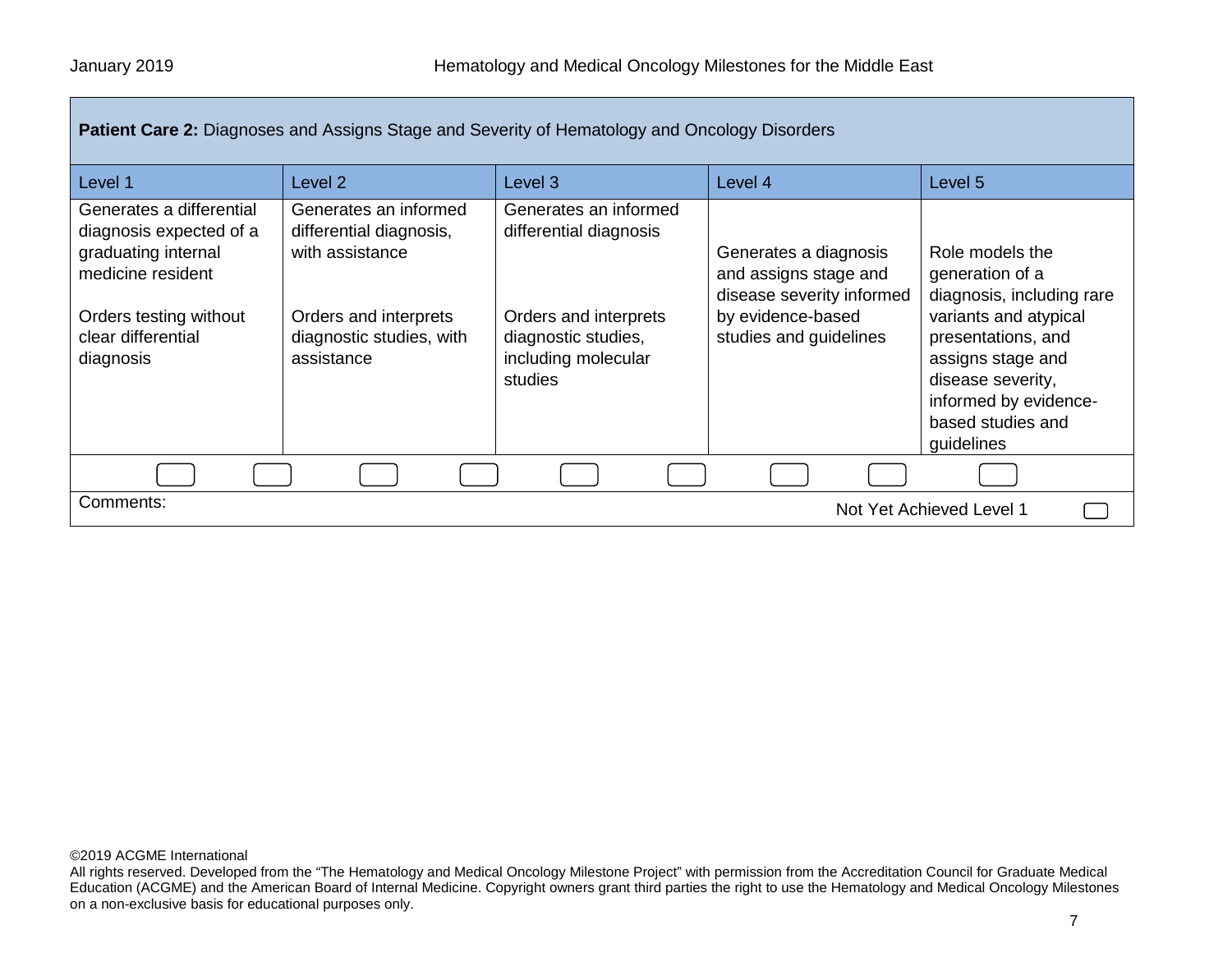| <b>Patient Care 3: Formulates the Management Plan</b>                                        |                                                                                                          |                                                                                                                              |                                                                                                                                                                          |                                                           |
|----------------------------------------------------------------------------------------------|----------------------------------------------------------------------------------------------------------|------------------------------------------------------------------------------------------------------------------------------|--------------------------------------------------------------------------------------------------------------------------------------------------------------------------|-----------------------------------------------------------|
| Level 1                                                                                      | Level <sub>2</sub>                                                                                       | Level 3                                                                                                                      | Level 4                                                                                                                                                                  | Level 5                                                   |
| Formulates a<br>management plan for<br>patients without<br>comorbidities, with<br>assistance | Formulates a<br>management plan using<br>decision support tools for<br>patients without<br>comorbidities | Formulates a<br>management plan with<br>consideration of disease<br>and patient factors and<br>enrollment in clinical trials | Consistently formulates<br>management plans that<br>include consideration of<br>clinical trial enrollment<br>and conforms to patient<br>preferences and goals of<br>care | Serves as an expert in<br>formulating management<br>plans |
|                                                                                              |                                                                                                          |                                                                                                                              |                                                                                                                                                                          |                                                           |
| Comments:                                                                                    |                                                                                                          |                                                                                                                              |                                                                                                                                                                          | Not Yet Achieved Level 1                                  |

All rights reserved. Developed from the "The Hematology and Medical Oncology Milestone Project" with permission from the Accreditation Council for Graduate Medical Education (ACGME) and the American Board of Internal Medicine. Copyright owners grant third parties the right to use the Hematology and Medical Oncology Milestones on a non-exclusive basis for educational purposes only.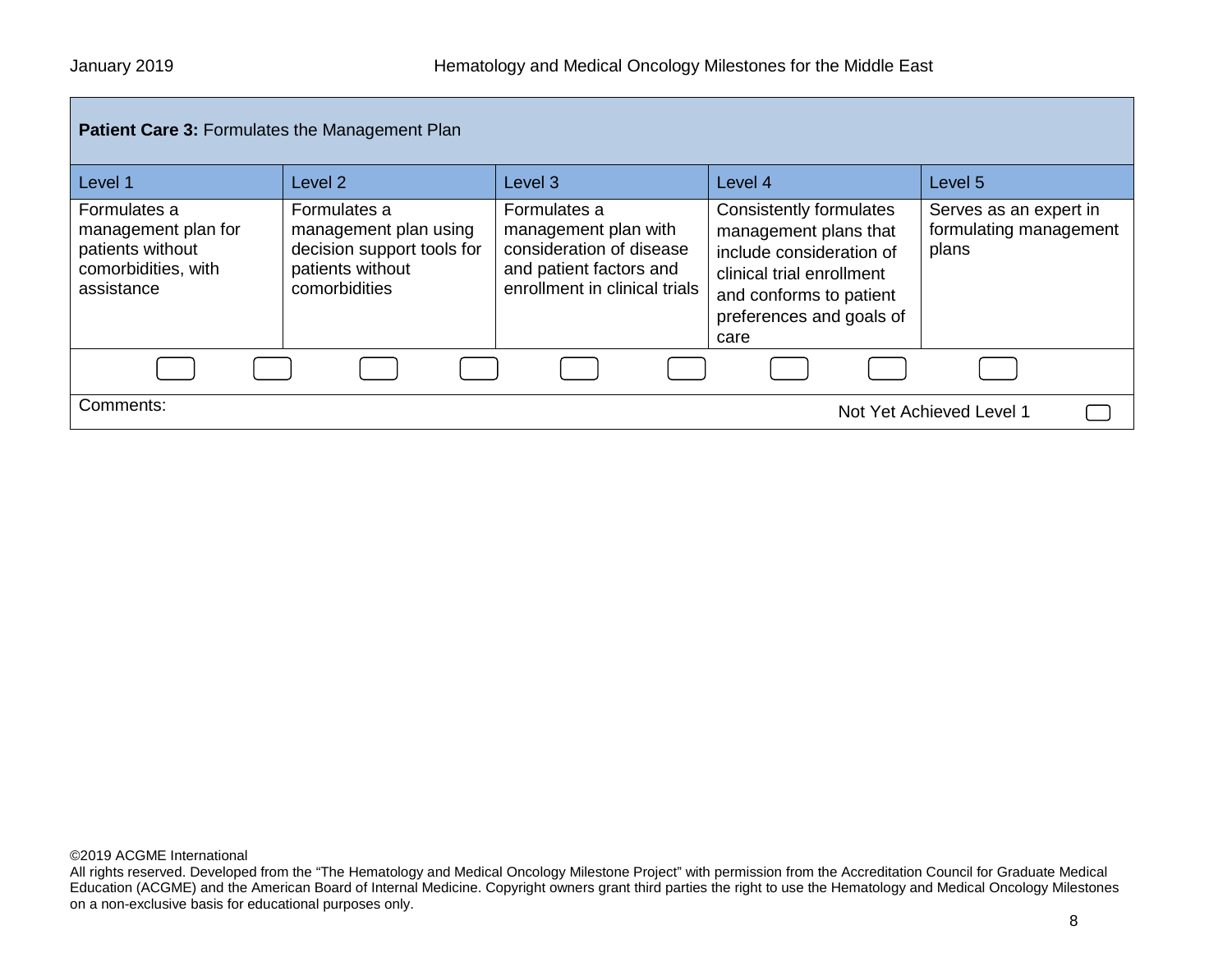| <b>Patient Care 4: Adjusts Management Plans for Acute and Chronic Issues</b>                       |                                                                                   |                                                                                                                       |                                                                                                                                                                                 |                                                                                                         |
|----------------------------------------------------------------------------------------------------|-----------------------------------------------------------------------------------|-----------------------------------------------------------------------------------------------------------------------|---------------------------------------------------------------------------------------------------------------------------------------------------------------------------------|---------------------------------------------------------------------------------------------------------|
| Level 1                                                                                            | Level 2                                                                           | Level <sub>3</sub>                                                                                                    | Level 4                                                                                                                                                                         | Level 5                                                                                                 |
| Adjusts management<br>plans according to<br>standard guidelines and<br>toxicities, with assistance | Adjusts management<br>plans according to<br>standard guidelines and<br>toxicities | Adjusts management<br>plans based on response<br>to treatment, side effects<br>of the treatment, and<br>comorbidities | Adjusts management<br>plans based on<br>anticipation and<br>recognition of subtle<br>toxicities and long-term<br>sequelae and/or changes<br>in patient preferences<br>and goals | Serves as an expert in<br>developing and<br>implementing pathways<br>that influence<br>management plans |
|                                                                                                    |                                                                                   |                                                                                                                       |                                                                                                                                                                                 |                                                                                                         |
| Comments:                                                                                          | Not Yet Achieved Level 1                                                          |                                                                                                                       |                                                                                                                                                                                 |                                                                                                         |

All rights reserved. Developed from the "The Hematology and Medical Oncology Milestone Project" with permission from the Accreditation Council for Graduate Medical Education (ACGME) and the American Board of Internal Medicine. Copyright owners grant third parties the right to use the Hematology and Medical Oncology Milestones on a non-exclusive basis for educational purposes only.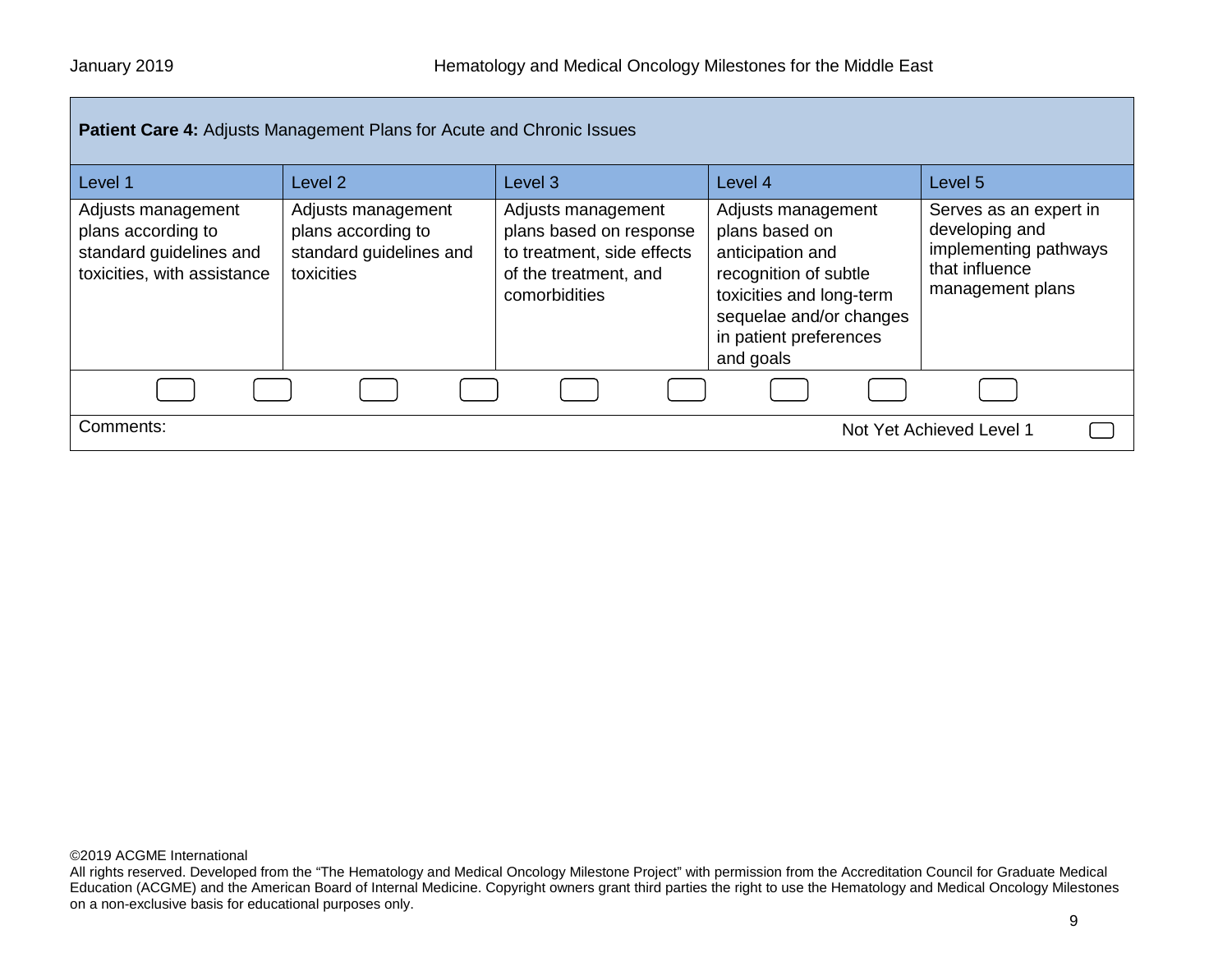| <b>Patient Care 5: Competence in Procedures including:</b><br>• Performance of bone marrow biopsies and aspirations;<br>Assessment and interpretation of complete blood count;<br>$\bullet$<br>Interpretation of peripheral blood smears, and<br>Use of systemic therapies through all therapeutic routes |                                                                                                                                     |                                                                                                                                              |                                                                                                                                                     |                                                                               |
|-----------------------------------------------------------------------------------------------------------------------------------------------------------------------------------------------------------------------------------------------------------------------------------------------------------|-------------------------------------------------------------------------------------------------------------------------------------|----------------------------------------------------------------------------------------------------------------------------------------------|-----------------------------------------------------------------------------------------------------------------------------------------------------|-------------------------------------------------------------------------------|
| Level 1                                                                                                                                                                                                                                                                                                   | Level 2                                                                                                                             | Level 3                                                                                                                                      | Level 4                                                                                                                                             | Level 5                                                                       |
| Discusses the indications<br>for and assists with all<br>required procedures<br>Discusses potential<br>procedural complications                                                                                                                                                                           | Performs all required<br>procedures, with direct<br>supervision<br>Recognizes<br>complications of<br>procedures and enlists<br>help | Competently performs all<br>required procedures, with<br>indirect supervision<br>Manages complications<br>of procedures, with<br>supervision | Proficiently and<br>independently performs<br>all required procedures<br>Anticipates and<br>independently manages<br>complications of<br>procedures | Serves as an expert for<br>all required procedures<br>and their complications |
|                                                                                                                                                                                                                                                                                                           |                                                                                                                                     |                                                                                                                                              |                                                                                                                                                     |                                                                               |
| Comments:                                                                                                                                                                                                                                                                                                 |                                                                                                                                     |                                                                                                                                              |                                                                                                                                                     | Not Yet Achieved Level 1                                                      |

All rights reserved. Developed from the "The Hematology and Medical Oncology Milestone Project" with permission from the Accreditation Council for Graduate Medical Education (ACGME) and the American Board of Internal Medicine. Copyright owners grant third parties the right to use the Hematology and Medical Oncology Milestones on a non-exclusive basis for educational purposes only.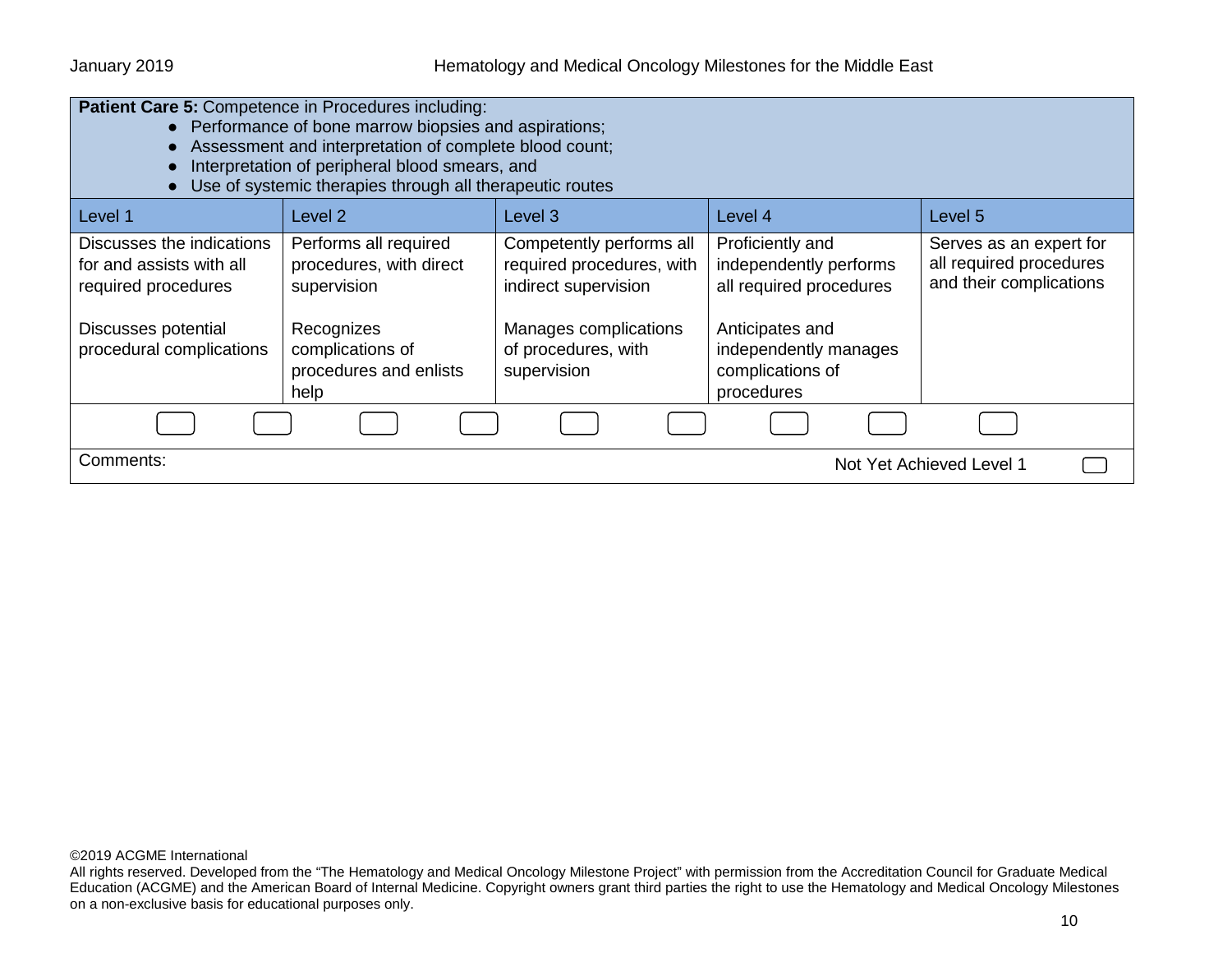| Medical Knowledge 1: Non-Malignant Hematology (includes Pathophysiology, Diagnostics, Prognostic Information, and Treatment) |                                                                                                           |                                                                                                                                                  |                                                                                                                                               |                                      |
|------------------------------------------------------------------------------------------------------------------------------|-----------------------------------------------------------------------------------------------------------|--------------------------------------------------------------------------------------------------------------------------------------------------|-----------------------------------------------------------------------------------------------------------------------------------------------|--------------------------------------|
| Level 1                                                                                                                      | Level <sub>2</sub>                                                                                        | Level 3                                                                                                                                          | Level 4                                                                                                                                       | Level 5                              |
| Demonstrates basic<br>knowledge of specialty<br>disorders                                                                    | Demonstrates expanding<br>knowledge of specialty<br>disorders and<br>development of clinical<br>reasoning | Demonstrates sufficient<br>knowledge of specialty<br>disorders and clinical<br>reasoning skills to<br>determine evidence-<br>based interventions | Synthesizes advanced<br>knowledge of specialty<br>disorders and uses<br>clinical reasoning skills to<br>develop personalized<br>interventions | Serves as a subject<br>matter expert |
|                                                                                                                              |                                                                                                           |                                                                                                                                                  |                                                                                                                                               |                                      |
| Comments:<br>Not Yet Achieved Level 1                                                                                        |                                                                                                           |                                                                                                                                                  |                                                                                                                                               |                                      |

All rights reserved. Developed from the "The Hematology and Medical Oncology Milestone Project" with permission from the Accreditation Council for Graduate Medical Education (ACGME) and the American Board of Internal Medicine. Copyright owners grant third parties the right to use the Hematology and Medical Oncology Milestones on a non-exclusive basis for educational purposes only.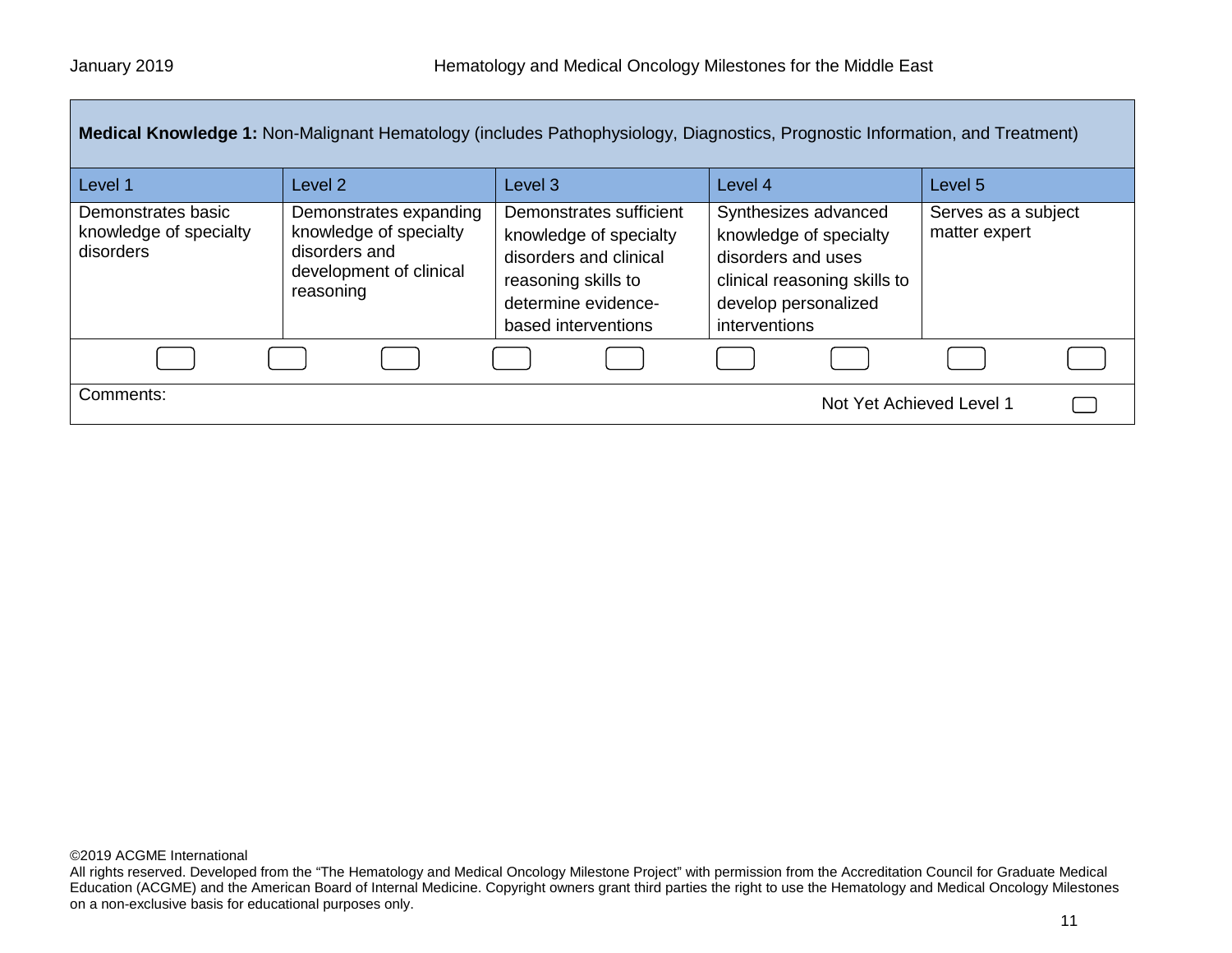| Medical Knowledge 2: Malignant Hematology (includes Pathophysiology, Diagnostics, Prognostic Information, and Treatment) |                                                                                                           |                                                                                                                                                  |                                                                                                                                                   |                                      |  |
|--------------------------------------------------------------------------------------------------------------------------|-----------------------------------------------------------------------------------------------------------|--------------------------------------------------------------------------------------------------------------------------------------------------|---------------------------------------------------------------------------------------------------------------------------------------------------|--------------------------------------|--|
| Level 1                                                                                                                  | Level 2                                                                                                   | Level <sub>3</sub>                                                                                                                               | Level 4                                                                                                                                           | Level <sub>5</sub>                   |  |
| Demonstrates basic<br>knowledge of specialty<br>disorders                                                                | Demonstrates expanding<br>knowledge of specialty<br>disorders and<br>development of clinical<br>reasoning | Demonstrates sufficient<br>knowledge of specialty<br>disorders and clinical<br>reasoning skills to<br>determine evidence-<br>based interventions | Synthesizes advanced<br>knowledge of specialty<br>disorders and utilizes<br>clinical reasoning skills to<br>develop personalized<br>interventions | Serves as a subject<br>matter expert |  |
|                                                                                                                          |                                                                                                           |                                                                                                                                                  |                                                                                                                                                   |                                      |  |
| Comments:                                                                                                                | Not Yet Achieved Level 1                                                                                  |                                                                                                                                                  |                                                                                                                                                   |                                      |  |

All rights reserved. Developed from the "The Hematology and Medical Oncology Milestone Project" with permission from the Accreditation Council for Graduate Medical Education (ACGME) and the American Board of Internal Medicine. Copyright owners grant third parties the right to use the Hematology and Medical Oncology Milestones on a non-exclusive basis for educational purposes only.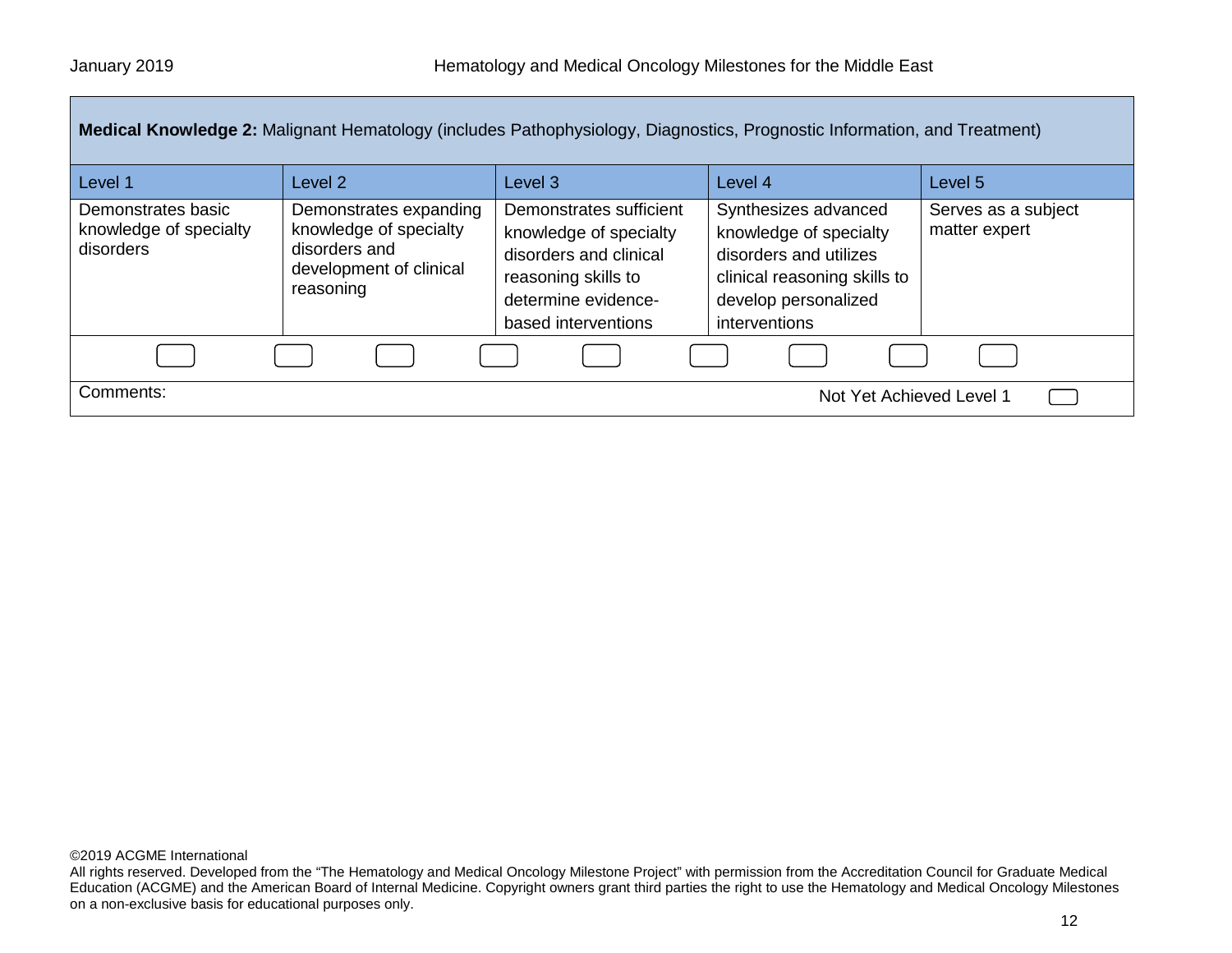| Medical Knowledge 3: Solid Tumor Oncology (includes Pathophysiology, Diagnostics, Prognostics Information, and Treatment) |                                                                                                           |                                                                                                                                                  |                                                                                                                                               |                                      |
|---------------------------------------------------------------------------------------------------------------------------|-----------------------------------------------------------------------------------------------------------|--------------------------------------------------------------------------------------------------------------------------------------------------|-----------------------------------------------------------------------------------------------------------------------------------------------|--------------------------------------|
| Level 1                                                                                                                   | Level 2                                                                                                   | Level <sub>3</sub>                                                                                                                               | Level 4                                                                                                                                       | Level <sub>5</sub>                   |
| Demonstrates basic<br>knowledge of specialty<br>disorders                                                                 | Demonstrates expanding<br>knowledge of specialty<br>disorders and<br>development of clinical<br>reasoning | Demonstrates sufficient<br>knowledge of specialty<br>disorders and clinical<br>reasoning skills to<br>determine evidence-<br>based interventions | Synthesizes advanced<br>knowledge of specialty<br>disorders and uses<br>clinical reasoning skills to<br>develop personalized<br>interventions | Serves as a subject<br>matter expert |
|                                                                                                                           |                                                                                                           |                                                                                                                                                  |                                                                                                                                               |                                      |
| Comments:                                                                                                                 |                                                                                                           |                                                                                                                                                  | Not Yet Achieved Level 1                                                                                                                      |                                      |

All rights reserved. Developed from the "The Hematology and Medical Oncology Milestone Project" with permission from the Accreditation Council for Graduate Medical Education (ACGME) and the American Board of Internal Medicine. Copyright owners grant third parties the right to use the Hematology and Medical Oncology Milestones on a non-exclusive basis for educational purposes only.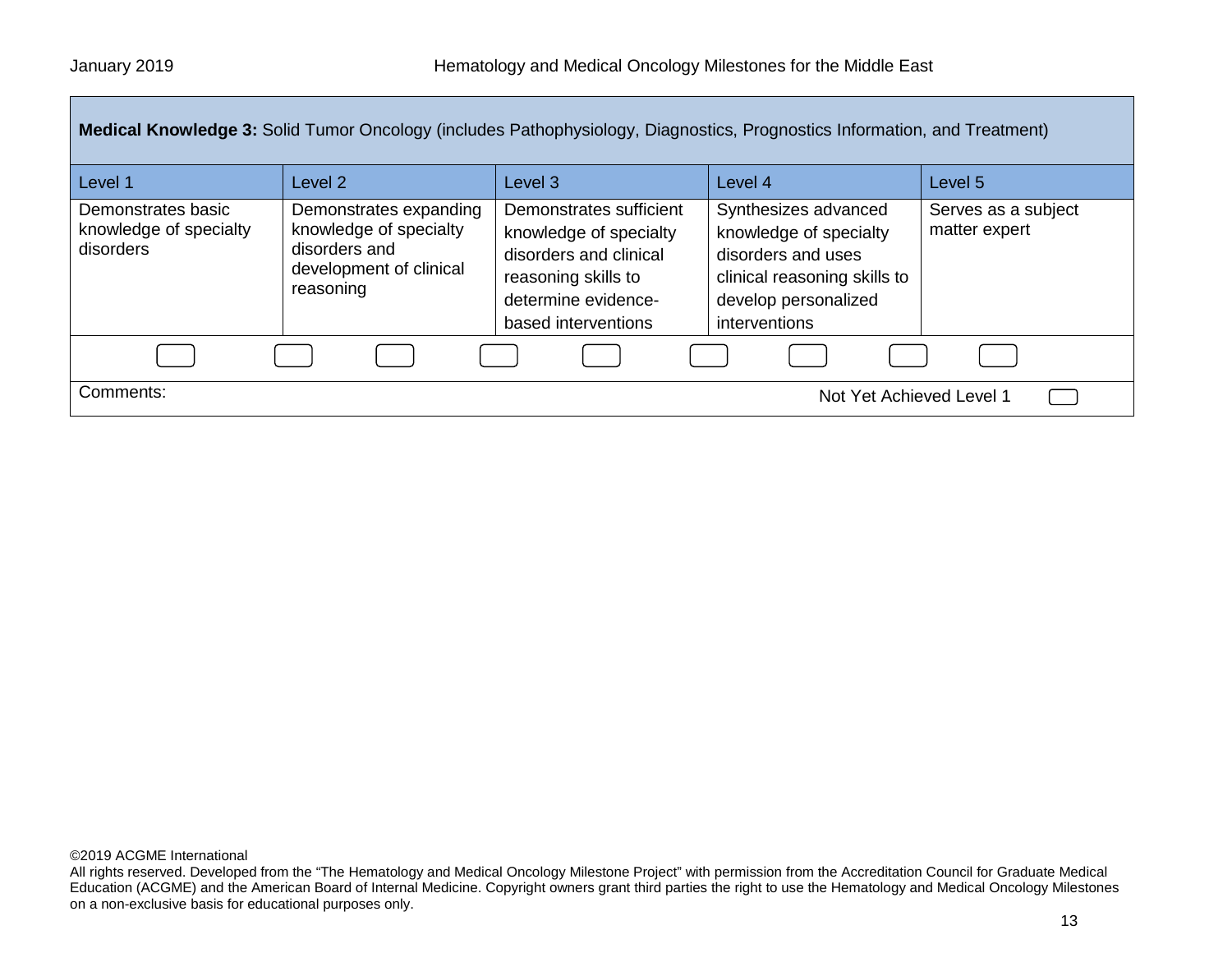| <b>Medical Knowledge 4: Scholarly Activity</b>        |                                                                 |                                                                 |                                                                                                                                                                                                         |                                                                                                                                          |
|-------------------------------------------------------|-----------------------------------------------------------------|-----------------------------------------------------------------|---------------------------------------------------------------------------------------------------------------------------------------------------------------------------------------------------------|------------------------------------------------------------------------------------------------------------------------------------------|
| Level 1                                               | Level 2                                                         | Level <sub>3</sub>                                              | Level 4                                                                                                                                                                                                 | Level 5                                                                                                                                  |
| Identifies areas worthy<br>of scholarly investigation | Formulates a scholarly<br>plan under supervision<br>of a mentor | Presents products of<br>scholarly activity at local<br>meetings | Disseminates products<br>of scholarly activity at<br>regional (Middle East)<br>or international<br>meetings, and/or<br>submits an abstract to<br>regional (Middle East)<br>or international<br>meetings | Publication of<br>independent research<br>that has generated new<br>medical knowledge,<br>educational programs or<br>process improvement |
|                                                       |                                                                 |                                                                 |                                                                                                                                                                                                         |                                                                                                                                          |
| Comments:                                             |                                                                 |                                                                 | Not Yet Achieved Level 1                                                                                                                                                                                |                                                                                                                                          |

All rights reserved. Developed from the "The Hematology and Medical Oncology Milestone Project" with permission from the Accreditation Council for Graduate Medical Education (ACGME) and the American Board of Internal Medicine. Copyright owners grant third parties the right to use the Hematology and Medical Oncology Milestones on a non-exclusive basis for educational purposes only.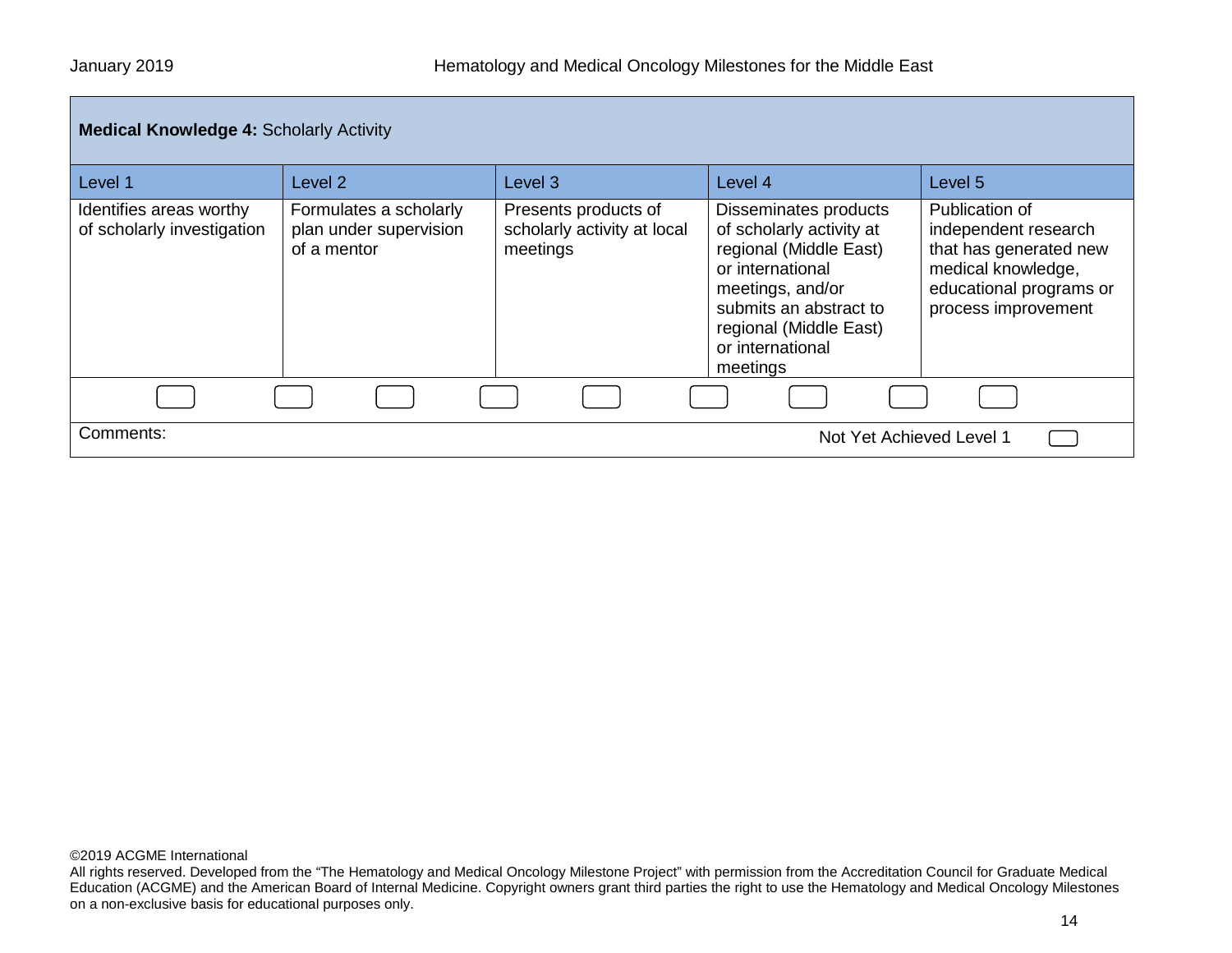| <b>Systems-Based Practice 1: Patient Safety and Quality Improvement</b>                   |                                                                                                                                   |                                                                                                             |                                                                                                                         |                                                                                                                       |
|-------------------------------------------------------------------------------------------|-----------------------------------------------------------------------------------------------------------------------------------|-------------------------------------------------------------------------------------------------------------|-------------------------------------------------------------------------------------------------------------------------|-----------------------------------------------------------------------------------------------------------------------|
| Level 1                                                                                   | Level <sub>2</sub>                                                                                                                | Level 3                                                                                                     | Level 4                                                                                                                 | Level 5                                                                                                               |
| Demonstrates knowledge<br>of common patient safety<br>events                              | Identifies system factors<br>that lead to patient safety<br>events                                                                | Participates in analysis<br>of patient safety events<br>(simulated or actual)                               | Conducts analysis of<br>patient safety events and<br>offers error prevention<br>strategies (simulated or<br>actual)     | Actively engages teams<br>and processes to modify<br>systems to prevent<br>patient safety events                      |
| Demonstrates knowledge<br>of how to report patient<br>safety events                       | Reports patient safety<br>events through<br>institutional reporting<br>systems (simulated or<br>actual)                           | Participates in disclosure<br>of patient safety events<br>to patients and families<br>(simulated or actual) | Discloses patient safety<br>events to patients and<br>families (simulated or<br>actual)                                 | Role models or mentors<br>others in the disclosure of<br>patient safety events                                        |
| Demonstrates knowledge<br>of basic quality<br>improvement<br>methodologies and<br>metrics | Describes local quality<br>improvement initiatives<br>(e.g., community<br>vaccination rate, infection<br>rate, smoking cessation) | Participates in local<br>quality improvement<br>initiatives                                                 | Demonstrates the skills<br>required to identify,<br>develop, implement, and<br>analyze a quality<br>improvement project | Creates, implements, and<br>assesses quality<br>improvement initiatives at<br>the institutional or<br>community level |
|                                                                                           |                                                                                                                                   |                                                                                                             |                                                                                                                         |                                                                                                                       |
| Comments:                                                                                 | Not Yet Achieved Level 1                                                                                                          |                                                                                                             |                                                                                                                         |                                                                                                                       |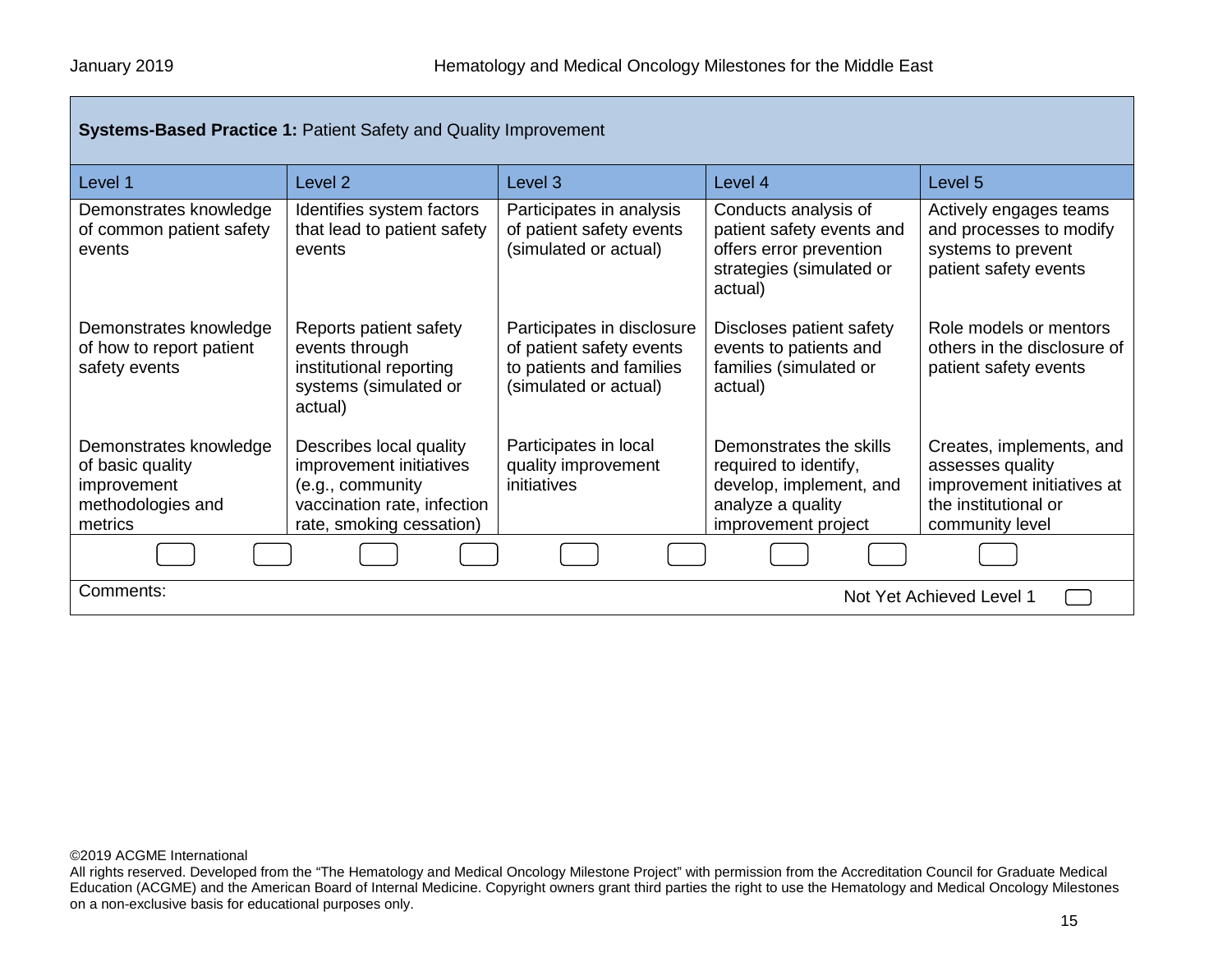| Systems-Based Practice 2: System Navigation for Patient-Centered Care                     |                                                                                                                                    |                                                                                                                                         |                                                                                                                                                                                   |                                                                                                                                    |
|-------------------------------------------------------------------------------------------|------------------------------------------------------------------------------------------------------------------------------------|-----------------------------------------------------------------------------------------------------------------------------------------|-----------------------------------------------------------------------------------------------------------------------------------------------------------------------------------|------------------------------------------------------------------------------------------------------------------------------------|
| Level 1                                                                                   | Level <sub>2</sub>                                                                                                                 | Level <sub>3</sub>                                                                                                                      | Level 4                                                                                                                                                                           | Level <sub>5</sub>                                                                                                                 |
| Demonstrates knowledge<br>of care coordination                                            | Coordinates care of<br>patients in routine clinical<br>situations effectively<br>using the roles of the<br>interprofessional teams | Coordinates care of<br>patients in complex<br>clinical situations<br>effectively using the roles<br>of their interprofessional<br>teams | Role models effective<br>coordination of patient-<br>centered care among<br>different disciplines and<br>specialties                                                              | Analyzes the process of<br>care coordination and<br>leads in the design and<br>implementation of<br>improvements                   |
| Identifies key elements<br>for safe and effective<br>transitions of care and<br>hand-offs | Performs safe and<br>effective transitions of<br>care/hand-offs in routine<br>clinical situations                                  | Performs safe and<br>effective transitions of<br>care/hand-offs in<br>complex clinical<br>situations                                    | Role models and<br>advocates for safe and<br>effective transitions of<br>care/hand-offs within and<br>across health care<br>delivery systems,<br>including outpatient<br>settings | Improves quality of<br>transitions of care within<br>and across health care<br>delivery systems to<br>optimize patient<br>outcomes |
| Demonstrates knowledge<br>of population and<br>community health needs<br>and disparities  | Identifies specific<br>population and<br>community health needs<br>and inequities for their<br>local population                    | Uses local resources<br>effectively to meet the<br>needs of a patient<br>population and<br>community                                    | Participates in changing<br>and adapting practice to<br>provide for the needs of<br>specific populations                                                                          | Leads innovations and<br>advocates for populations<br>and communities with<br>health care inequities                               |
|                                                                                           |                                                                                                                                    |                                                                                                                                         |                                                                                                                                                                                   |                                                                                                                                    |
| Comments:<br>Not Yet Achieved Level 1                                                     |                                                                                                                                    |                                                                                                                                         |                                                                                                                                                                                   |                                                                                                                                    |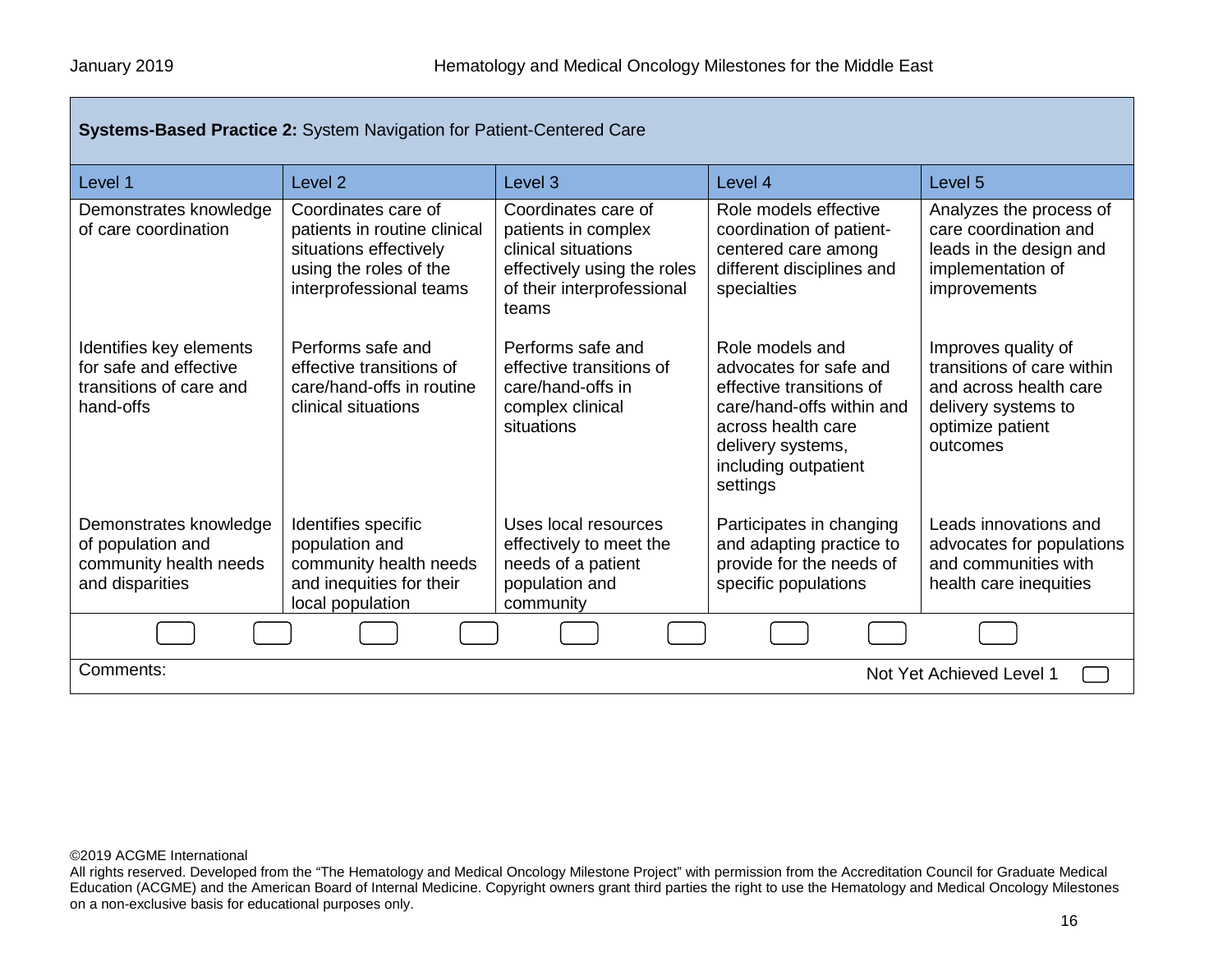| <b>Systems-Based Practice 3: Physician Role in Health Care Systems</b>                                                                         |                                                                                                                                     |                                                                                                                                                                         |                                                                                                                                                                      |                                                                                                                        |
|------------------------------------------------------------------------------------------------------------------------------------------------|-------------------------------------------------------------------------------------------------------------------------------------|-------------------------------------------------------------------------------------------------------------------------------------------------------------------------|----------------------------------------------------------------------------------------------------------------------------------------------------------------------|------------------------------------------------------------------------------------------------------------------------|
| Level 1                                                                                                                                        | Level <sub>2</sub>                                                                                                                  | Level <sub>3</sub>                                                                                                                                                      | Level 4                                                                                                                                                              | Level 5                                                                                                                |
| Identifies components of<br>the complex health care<br>system                                                                                  | Describes the physician's<br>role and how the<br>interrelated components<br>of complex health care<br>system impact patient<br>care | Analyzes how personal<br>practice affects the<br>system (e.g., length of<br>stay, readmission rates,<br>clinical efficiency)                                            | Manages the interrelated<br>components of the<br>complex health care<br>systems for efficient and<br>effective patient care                                          | Advocates for or leads<br>change to enhance<br>systems for high-value,<br>efficient, and effective<br>patient care     |
| Describes basic health<br>payment systems,<br>including government,<br>private, public, and<br>uninsured care and<br>different practice models | Delivers care informed by<br>patient specific payment<br>model                                                                      | Uses shared decision<br>making in patient care,<br>taking into consideration<br>payment models                                                                          | Advocates for patient<br>care understanding the<br>limitations of each<br>patient's payment model<br>(e.g., community<br>resources, patient<br>assistance resources) | Participates in advocacy<br>activities for health policy<br>to better align payment<br>systems with high-value<br>care |
|                                                                                                                                                |                                                                                                                                     | Identifies resources and<br>effectively plans for<br>transition to practice<br>(e.g., information<br>technology, legal, billing<br>and coding, financial,<br>personnel) | Describes basic elements<br>needed to transition to<br>practice (e.g., contract<br>negotiations, malpractice<br>insurance, government<br>regulation, compliance)     |                                                                                                                        |
|                                                                                                                                                |                                                                                                                                     |                                                                                                                                                                         |                                                                                                                                                                      |                                                                                                                        |
| Comments:<br>Not Yet Achieved Level 1                                                                                                          |                                                                                                                                     |                                                                                                                                                                         |                                                                                                                                                                      |                                                                                                                        |

All rights reserved. Developed from the "The Hematology and Medical Oncology Milestone Project" with permission from the Accreditation Council for Graduate Medical Education (ACGME) and the American Board of Internal Medicine. Copyright owners grant third parties the right to use the Hematology and Medical Oncology Milestones on a non-exclusive basis for educational purposes only.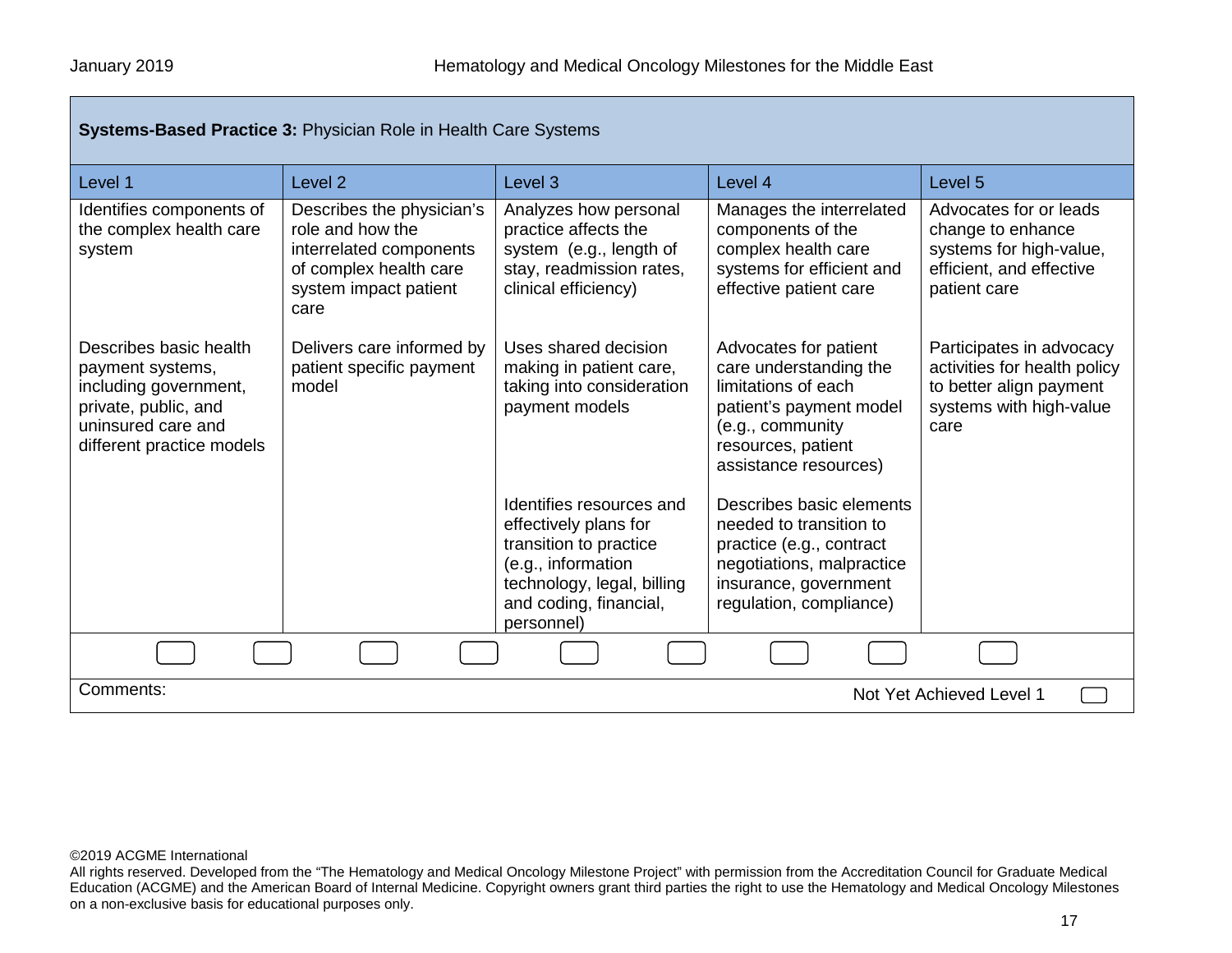| Practice-Based Learning and Improvement 1: Evidence-Based and Informed Practice                                                                                |                                                                                                                             |                                                                                                                                     |                                                                                                                                                                     |                                                                                                                                                       |  |
|----------------------------------------------------------------------------------------------------------------------------------------------------------------|-----------------------------------------------------------------------------------------------------------------------------|-------------------------------------------------------------------------------------------------------------------------------------|---------------------------------------------------------------------------------------------------------------------------------------------------------------------|-------------------------------------------------------------------------------------------------------------------------------------------------------|--|
| Level 1                                                                                                                                                        | Level 2                                                                                                                     | Level <sub>3</sub>                                                                                                                  | Level 4                                                                                                                                                             | Level <sub>5</sub>                                                                                                                                    |  |
| Demonstrates how to<br>access and use available<br>evidence, and<br>incorporate patient<br>preferences and values in<br>order to care for a routine<br>patient | Articulates clinical<br>questions and elicits<br>patient preferences and<br>values in order to guide<br>evidence-based care | Locates and applies<br>the best available<br>evidence, integrated<br>with patient<br>preference, to the care<br>of complex patients | Critically appraises and<br>applies evidence even in<br>the face of uncertainty<br>and conflicting evidence<br>to guide care, tailored to<br>the individual patient | Coaches others to<br>critically appraise and<br>apply evidence for<br>complex patients, and/or<br>participates in the<br>development of<br>guidelines |  |
|                                                                                                                                                                |                                                                                                                             |                                                                                                                                     |                                                                                                                                                                     |                                                                                                                                                       |  |
| Comments:<br>Not Yet Achieved Level 1                                                                                                                          |                                                                                                                             |                                                                                                                                     |                                                                                                                                                                     |                                                                                                                                                       |  |

All rights reserved. Developed from the "The Hematology and Medical Oncology Milestone Project" with permission from the Accreditation Council for Graduate Medical Education (ACGME) and the American Board of Internal Medicine. Copyright owners grant third parties the right to use the Hematology and Medical Oncology Milestones on a non-exclusive basis for educational purposes only.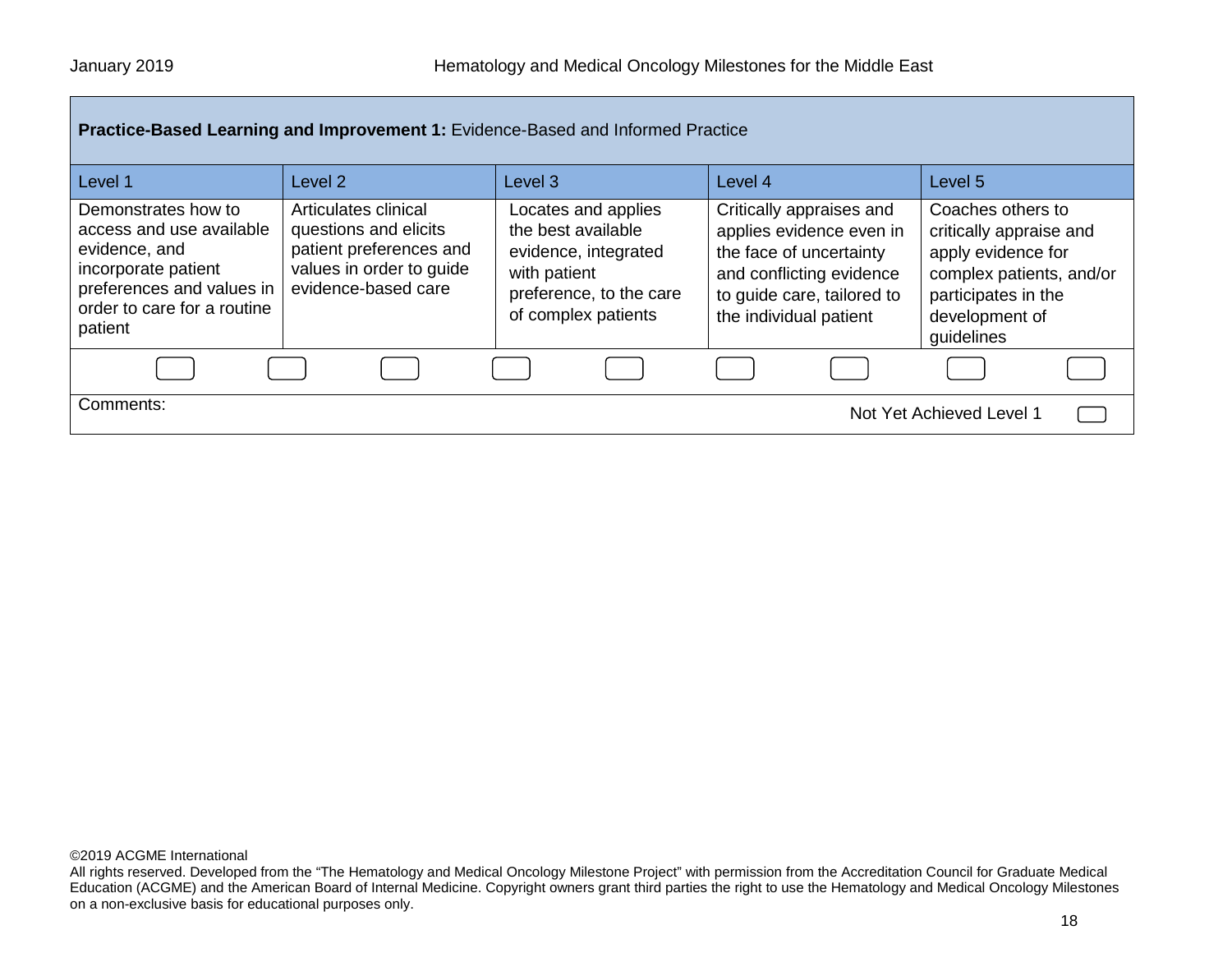| Practice-Based Learning and Improvement 2: Reflective Practice and Commitment to Personal Growth      |                                                                                                                        |                                                                                                                                            |                                                                                                                                      |                                                                                            |
|-------------------------------------------------------------------------------------------------------|------------------------------------------------------------------------------------------------------------------------|--------------------------------------------------------------------------------------------------------------------------------------------|--------------------------------------------------------------------------------------------------------------------------------------|--------------------------------------------------------------------------------------------|
| Level 1                                                                                               | Level <sub>2</sub>                                                                                                     | Level 3                                                                                                                                    | Level 4                                                                                                                              | Level 5                                                                                    |
| Accepts responsibility for<br>personal and professional<br>development by<br>establishing goals       | Demonstrates openness<br>to performance data<br>(feedback and other<br>input) in order to inform<br>goals              | Seeks performance data<br>episodically, with<br>adaptability and humility                                                                  | Intentionally seeks<br>performance data<br>consistently, with<br>adaptability and humility                                           | Role models consistently<br>seeking performance<br>data, with adaptability<br>and humility |
| Identifies the factors that<br>contribute to gap(s)<br>between expectations<br>and actual performance | Analyzes and reflects on<br>the factors that contribute<br>to gap(s) between<br>expectations and actual<br>performance | Analyzes, reflects on, and<br>institutes behavioral<br>change(s) to narrow the<br>gap(s) between<br>expectations and actual<br>performance | Challenges assumptions<br>and considers<br>alternatives in narrowing<br>the gap(s) between<br>expectations and actual<br>performance | Coaches others on<br>reflective practice                                                   |
| <b>Actively seeks</b><br>opportunities to improve                                                     | Designs and implements<br>a learning plan, with<br>prompting                                                           | Independently creates<br>and implements a<br>learning plan                                                                                 | Uses performance data<br>to measure the<br>effectiveness of the<br>learning plan and<br>improves it when<br>necessary                | Facilitates the design and<br>implementation of<br>learning plans for others               |
|                                                                                                       |                                                                                                                        |                                                                                                                                            |                                                                                                                                      |                                                                                            |
| Comments:<br>Not Yet Achieved Level 1                                                                 |                                                                                                                        |                                                                                                                                            |                                                                                                                                      |                                                                                            |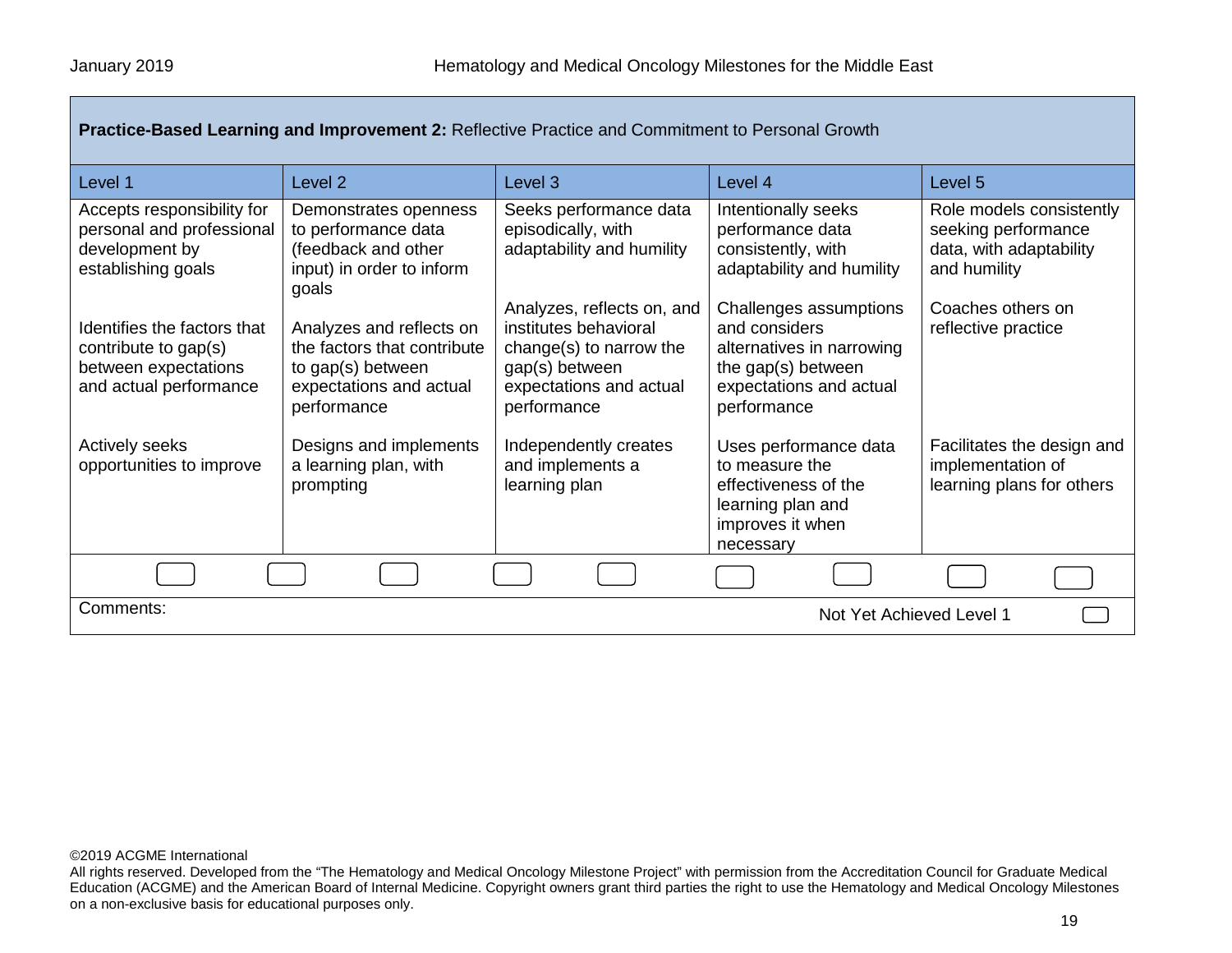| <b>Professionalism 1: Professional Behavior and Ethical Principles</b>                                                                                                                                                                             |                                                                             |                                                                                            |                                                                                                                                                                                                             |                                                                                                                                           |  |
|----------------------------------------------------------------------------------------------------------------------------------------------------------------------------------------------------------------------------------------------------|-----------------------------------------------------------------------------|--------------------------------------------------------------------------------------------|-------------------------------------------------------------------------------------------------------------------------------------------------------------------------------------------------------------|-------------------------------------------------------------------------------------------------------------------------------------------|--|
| Level 1                                                                                                                                                                                                                                            | Level <sub>2</sub>                                                          | Level <sub>3</sub>                                                                         | Level 4                                                                                                                                                                                                     | Level 5                                                                                                                                   |  |
| Identifies and describes<br>potential triggers for<br>professionalism lapses                                                                                                                                                                       | Demonstrates insight into<br>professional behavior in<br>routine situations | Demonstrates<br>professional behavior in<br>complex or stressful<br>situations             | Recognizes situations<br>that may trigger<br>professionalism lapses<br>and intervenes to prevent<br>lapses in self and others                                                                               | Coaches others when<br>their behavior fails to<br>meet professional<br>expectations                                                       |  |
| Describes when and<br>how to appropriately<br>report professionalism<br>lapses, including<br>strategies for<br>addressing common<br>barriers                                                                                                       | Takes responsibility for<br>own professionalism<br>lapses                   | Analyzes complex<br>situations using ethical<br>principles                                 | Recognizes and uses<br>appropriate resources for<br>managing and resolving<br>ethical dilemmas as<br>needed (e.g., ethics<br>consultations, literature<br>review, risk<br>management/legal<br>consultation) | Identifies and seeks to<br>address system-level<br>factors that induce or<br>exacerbate ethical<br>problems or impede their<br>resolution |  |
| Demonstrates<br>knowledge of the<br>ethical principles<br>underlying informed<br>consent, surrogate<br>decision making,<br>advance directives,<br>confidentiality, error<br>disclosure, stewardship<br>of limited resources.<br>and related topics | Analyzes straightforward<br>situations using ethical<br>principles          | Recognizes need to seek<br>help in managing and<br>resolving complex ethical<br>situations |                                                                                                                                                                                                             |                                                                                                                                           |  |
|                                                                                                                                                                                                                                                    |                                                                             |                                                                                            |                                                                                                                                                                                                             |                                                                                                                                           |  |
| Comments:<br>Not Yet Achieved Level 1                                                                                                                                                                                                              |                                                                             |                                                                                            |                                                                                                                                                                                                             |                                                                                                                                           |  |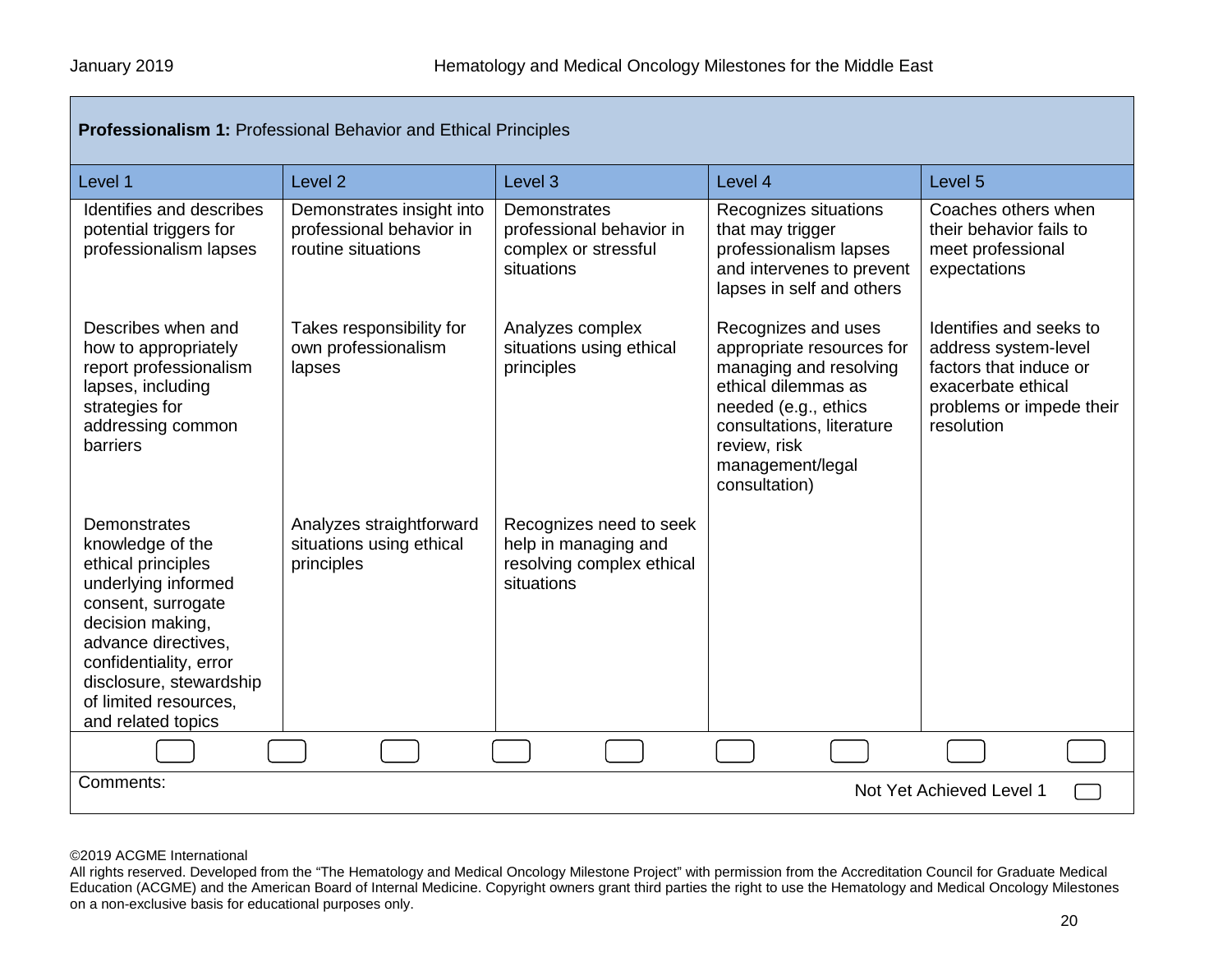| <b>Professionalism 2: Accountability/Conscientiousness/</b> |  |
|-------------------------------------------------------------|--|
|-------------------------------------------------------------|--|

| Level 1                                                                                                                                                                                                             | Level <sub>2</sub>                                                                                                               | Level <sub>3</sub>                                                                                                                            | Level 4                                                                                                                        | Level <sub>5</sub>                    |
|---------------------------------------------------------------------------------------------------------------------------------------------------------------------------------------------------------------------|----------------------------------------------------------------------------------------------------------------------------------|-----------------------------------------------------------------------------------------------------------------------------------------------|--------------------------------------------------------------------------------------------------------------------------------|---------------------------------------|
| Takes responsibility for<br>failure to complete tasks<br>and responsibilities,<br>identifies potential<br>contributing factors, and<br>describes strategies for<br>ensuring timely task<br>completion in the future | Performs tasks and<br>responsibilities in a<br>timely manner with<br>appropriate attention<br>to detail in routine<br>situations | Performs tasks and<br>responsibilities in a<br>timely manner with<br>appropriate attention<br>to detail in complex or<br>stressful situations | Recognizes situations<br>that may impact<br>others' ability to<br>complete tasks and<br>responsibilities in a<br>timely manner | Takes ownership of<br>system outcomes |
| Responds promptly to<br>requests or reminders to<br>complete tasks and<br>responsibilities                                                                                                                          | Recognizes situations<br>that may impact own<br>ability to complete<br>tasks and<br>responsibilities in a<br>timely manner       | Proactively<br>implements strategies<br>to ensure that the<br>needs of patients,<br>teams, and systems<br>are met                             |                                                                                                                                |                                       |
|                                                                                                                                                                                                                     |                                                                                                                                  |                                                                                                                                               |                                                                                                                                |                                       |
| Comments:<br>Not Yet Achieved Level 1                                                                                                                                                                               |                                                                                                                                  |                                                                                                                                               |                                                                                                                                |                                       |

All rights reserved. Developed from the "The Hematology and Medical Oncology Milestone Project" with permission from the Accreditation Council for Graduate Medical Education (ACGME) and the American Board of Internal Medicine. Copyright owners grant third parties the right to use the Hematology and Medical Oncology Milestones on a non-exclusive basis for educational purposes only.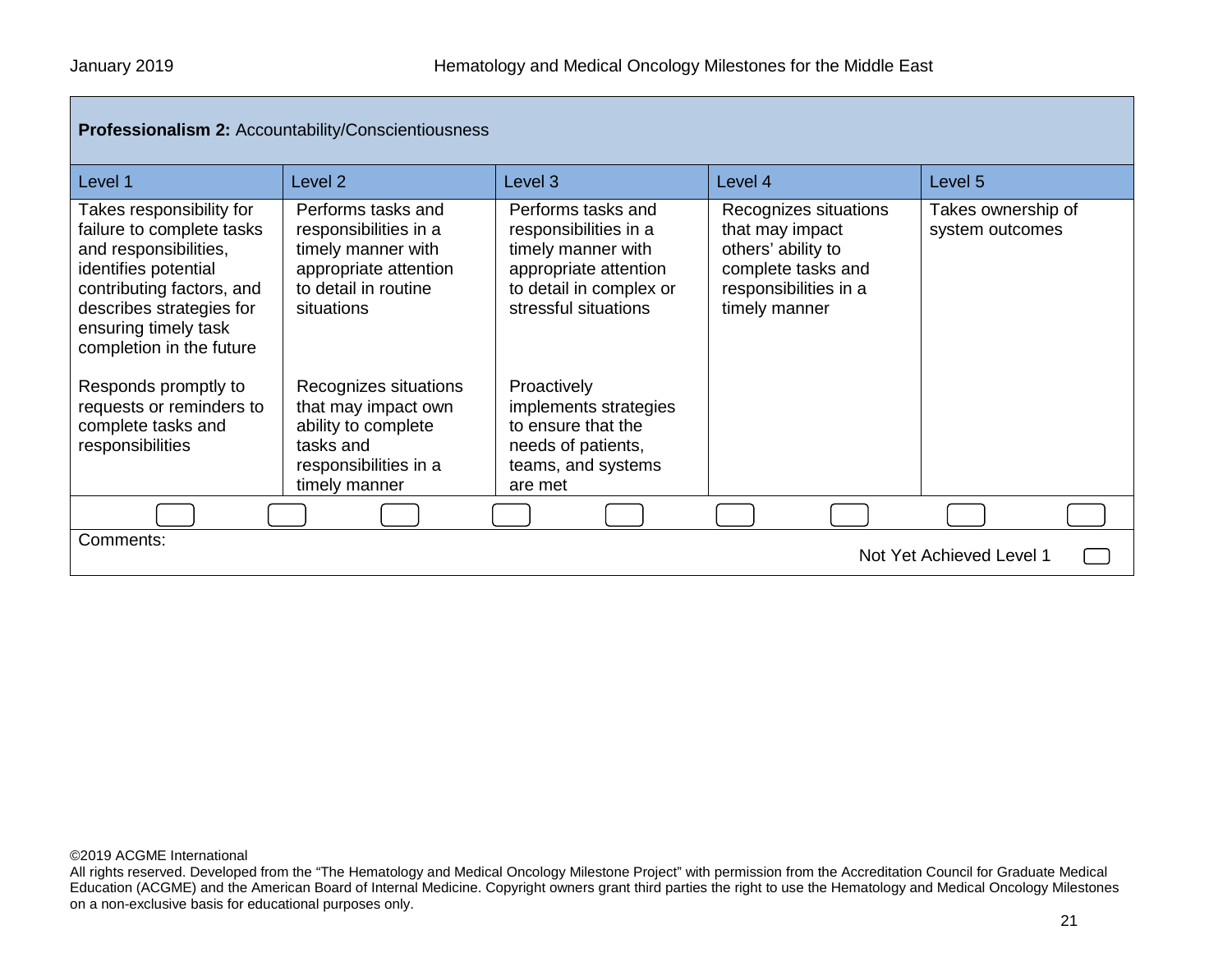| Professionalism 3: Self-Awareness and Help-Seeking                                  |                                                                                  |                                                                                                                        |                                                                                                                  |                                                                                                                                 |  |
|-------------------------------------------------------------------------------------|----------------------------------------------------------------------------------|------------------------------------------------------------------------------------------------------------------------|------------------------------------------------------------------------------------------------------------------|---------------------------------------------------------------------------------------------------------------------------------|--|
| Level 1                                                                             | Level <sub>2</sub>                                                               | Level <sub>3</sub>                                                                                                     | Level 4                                                                                                          | Level 5                                                                                                                         |  |
| Recognizes status of<br>personal and<br>professional well-being,<br>with assistance | Independently<br>recognizes status of<br>personal and<br>professional well-being | With assistance,<br>proposes a plan to<br>optimize personal and<br>professional well-being                             | Independently develops a<br>plan to optimize personal<br>and professional well-<br>being                         | Coaches others when<br>emotional responses or<br>limitations in<br>knowledge/skills do not<br>meet professional<br>expectations |  |
| Recognizes limits in the<br>knowledge/skills of self<br>or team, with<br>assistance | Independently<br>recognizes limits in the<br>knowledge/skills of self<br>or team | With assistance,<br>proposes a plan to<br>remediate or improve<br>limits in the<br>knowledge/skills of self<br>or team | Independently develops a<br>plan to remediate or<br>improve limits in the<br>knowledge/skills of self or<br>team |                                                                                                                                 |  |
|                                                                                     | Demonstrates<br>appropriate help-<br>seeking behaviors                           |                                                                                                                        |                                                                                                                  |                                                                                                                                 |  |
|                                                                                     |                                                                                  |                                                                                                                        |                                                                                                                  |                                                                                                                                 |  |
| Comments:<br>Not Yet Achieved Level 1                                               |                                                                                  |                                                                                                                        |                                                                                                                  |                                                                                                                                 |  |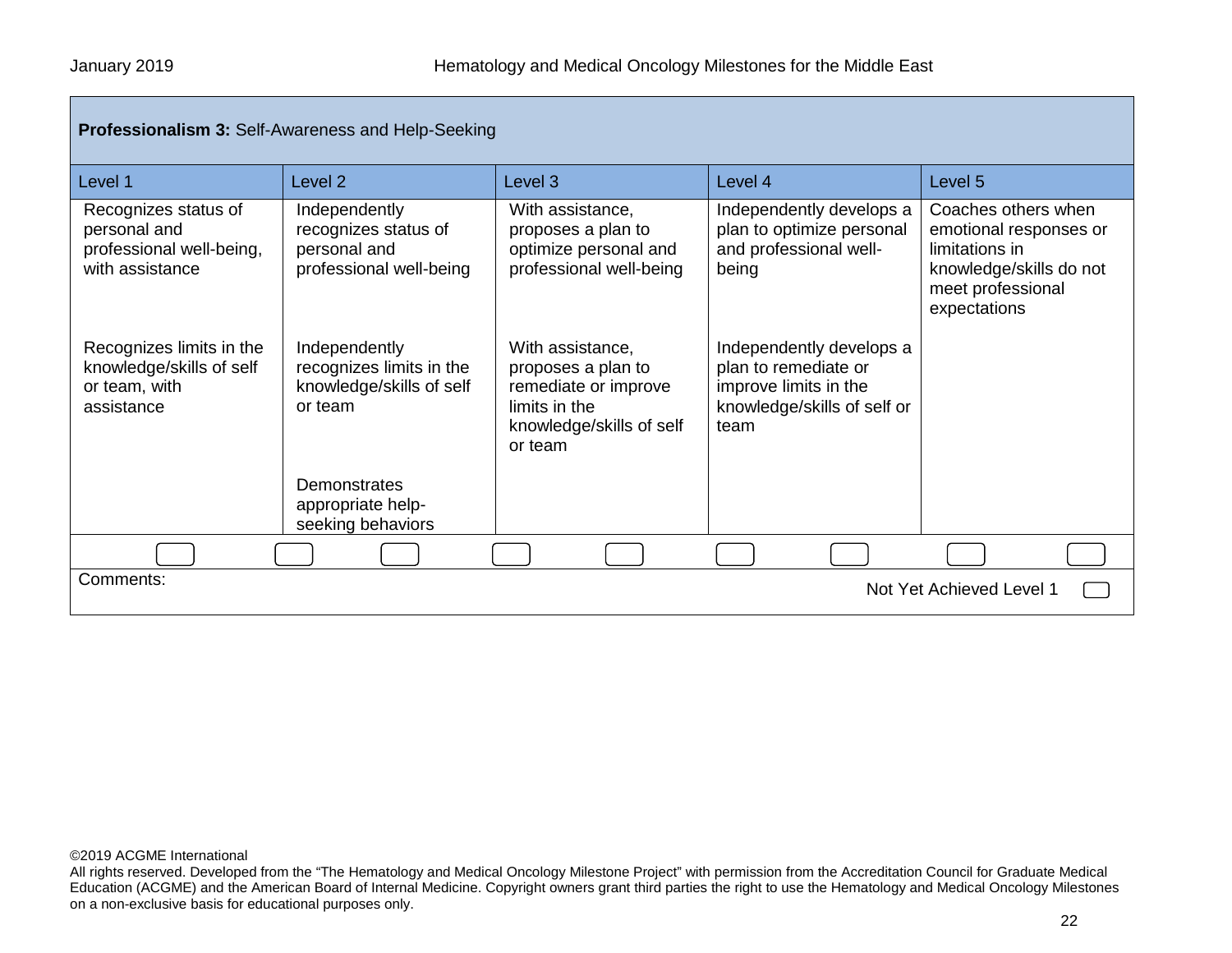| Interpersonal and Communication Skills 1: Patient- and Family-Centered Communication                                                                                                             |                                                                                                                                                                                                                         |                                                                                                                                                                                                      |                                                                                                                                                                               |                                                                                                                                                |
|--------------------------------------------------------------------------------------------------------------------------------------------------------------------------------------------------|-------------------------------------------------------------------------------------------------------------------------------------------------------------------------------------------------------------------------|------------------------------------------------------------------------------------------------------------------------------------------------------------------------------------------------------|-------------------------------------------------------------------------------------------------------------------------------------------------------------------------------|------------------------------------------------------------------------------------------------------------------------------------------------|
| Level 1                                                                                                                                                                                          | Level <sub>2</sub>                                                                                                                                                                                                      | Level <sub>3</sub>                                                                                                                                                                                   | Level 4                                                                                                                                                                       | Level <sub>5</sub>                                                                                                                             |
| Uses language and non-<br>verbal behavior to<br>demonstrate respect and<br>establish rapport                                                                                                     | Establishes a therapeutic<br>relationship in<br>straightforward<br>encounters using active<br>listening and clear<br>language                                                                                           | Establishes a therapeutic<br>relationship<br>in challenging patient<br>encounters                                                                                                                    | Easily establishes<br>therapeutic relationships,<br>with attention to<br>patient/family concerns<br>and context, regardless<br>of complexity                                  | Mentors others in<br>situational awareness<br>and critical self-reflection<br>to consistently develop<br>positive therapeutic<br>relationships |
| Identifies common<br>barriers to effective<br>communication (e.g.,<br>language, disability) while<br>accurately<br>communicating own role<br>within the health care<br>system                    | Identifies complex<br>barriers to effective<br>communication (e.g.,<br>health literacy, cultural)                                                                                                                       | When prompted, reflects<br>on personal biases while<br>attempting to minimize<br>communication barriers                                                                                              | Independently recognizes<br>personal biases while<br>attempting to proactively<br>minimize communication<br>barriers                                                          | Role models self-<br>awareness practice while<br>identifying teaching a<br>contextual approach to<br>minimize communication<br><b>barriers</b> |
| Identifies the need to<br>adjust communication<br>strategies based on<br>assessment of<br>patient/family<br>expectations and<br>understanding of their<br>health status and<br>treatment options | Organizes and initiates<br>communication with<br>patients/families by<br>introducing stakeholders,<br>setting the agenda,<br>clarifying expectations,<br>and verifying an<br>understanding of the<br>clinical situation | With guidance,<br>sensitively and<br>compassionately delivers<br>medical information;<br>elicits patient/family<br>values, goals and<br>preferences; and<br>acknowledges<br>uncertainty and conflict | Independently uses<br>shared decision making<br>to align patient/family<br>values, goals, and<br>preferences with<br>treatment options to<br>make a personalized care<br>plan | Role models shared<br>decision making in<br>patient/family<br>communication in<br>situations with a high<br>degree of<br>uncertainty/conflict  |
|                                                                                                                                                                                                  |                                                                                                                                                                                                                         |                                                                                                                                                                                                      |                                                                                                                                                                               |                                                                                                                                                |
| Comments:<br>Not Yet Achieved Level 1                                                                                                                                                            |                                                                                                                                                                                                                         |                                                                                                                                                                                                      |                                                                                                                                                                               |                                                                                                                                                |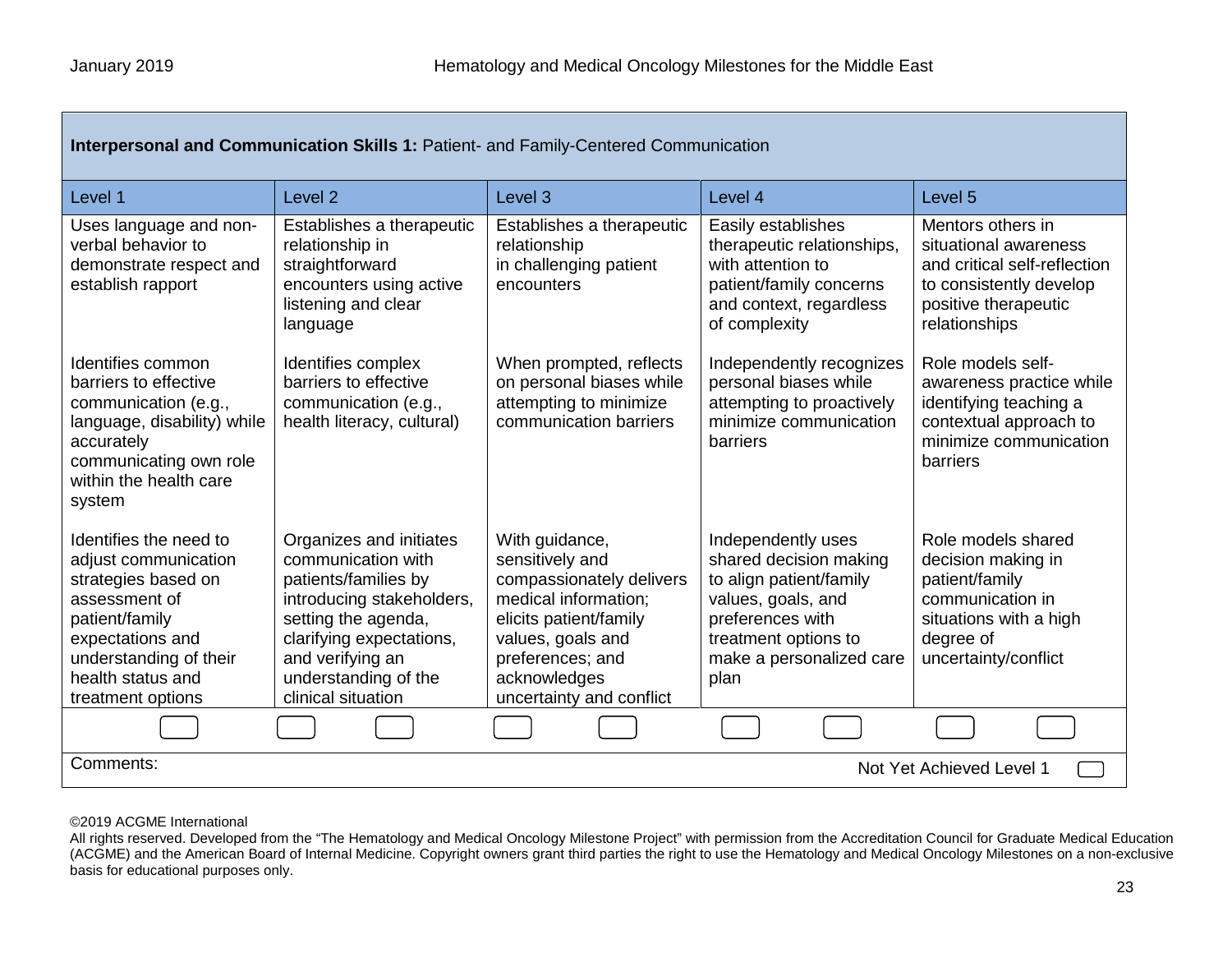| Interpersonal and Communication Skills 2: Interprofessional and Team Communication |                                                                                                                                                                  |                                                                                                                                                       |                                                                                                                 |                                                                                                                                                 |
|------------------------------------------------------------------------------------|------------------------------------------------------------------------------------------------------------------------------------------------------------------|-------------------------------------------------------------------------------------------------------------------------------------------------------|-----------------------------------------------------------------------------------------------------------------|-------------------------------------------------------------------------------------------------------------------------------------------------|
| Level 1                                                                            | Level <sub>2</sub>                                                                                                                                               | Level <sub>3</sub>                                                                                                                                    | Level 4                                                                                                         | Level <sub>5</sub>                                                                                                                              |
| Respectfully requests a<br>consultation                                            | Clearly and concisely<br>requests a consultation                                                                                                                 | Checks own<br>understanding of<br>consultant<br>recommendations                                                                                       | Coordinates<br>recommendations from<br>different members of the<br>health care team to<br>optimize patient care | Role models flexible<br>communication strategies<br>that value input from all<br>health care team<br>members, resolving<br>conflict when needed |
| Respectfully receives a<br>consultation request                                    | Clearly and concisely<br>responds to a<br>consultation request                                                                                                   | Checks understanding<br>of recommendations<br>when providing<br>consultation                                                                          | Communicates feedback<br>and constructive criticism<br>to superiors                                             | Facilitates regular health<br>care team-based<br>feedback in complex<br>situations                                                              |
| <b>\Uses language that</b><br>values all members of<br>the health care team        | Communicates<br>information effectively<br>with all health care team<br>members<br>Solicits feedback on<br>performance as a<br>member of the health<br>care team | Uses active listening to<br>adapt communication<br>style to fit team needs<br>Communicates concerns<br>and provides feedback<br>to peers and learners |                                                                                                                 |                                                                                                                                                 |
|                                                                                    |                                                                                                                                                                  |                                                                                                                                                       |                                                                                                                 |                                                                                                                                                 |
| Comments:<br>Not Yet Achieved Level 1                                              |                                                                                                                                                                  |                                                                                                                                                       |                                                                                                                 |                                                                                                                                                 |